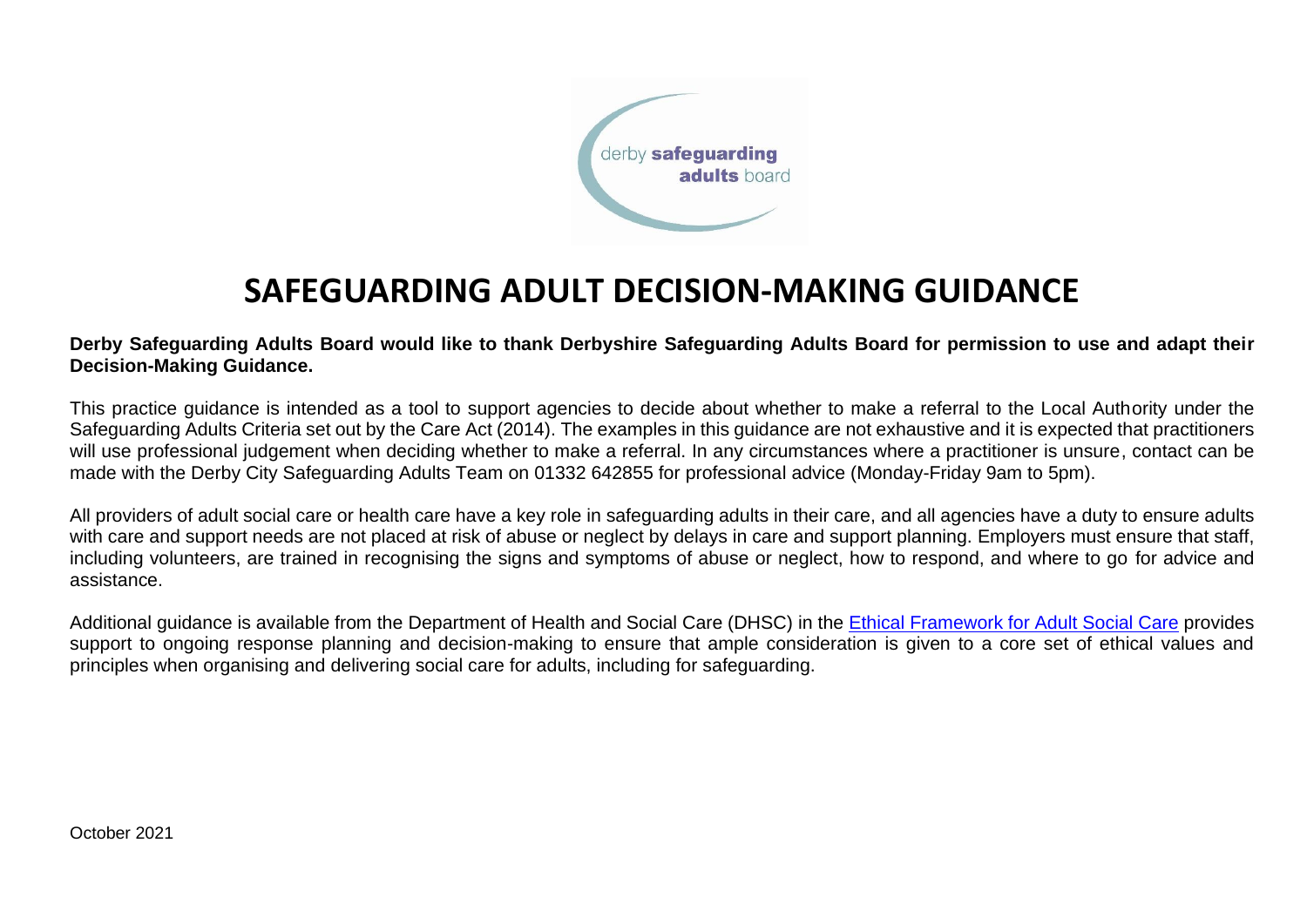### **The table below identifies the level of concern where immediate action is required.**

**The examples are not exhaustive and as per previous guidance it is expected that practitioners will use professional judgement to inform decision-making**

#### **Guidance and Considerations**

- Is there reasonable cause to suspect that the adult has needs for care and support? Remember that this includes people whose needs may not be being met by the Local Authority
- Can the adult protect themselves?
- Does the adult have the communication skills to raise an alert?
- Is the person dependent on the alleged perpetrator?
- Does the person lack mental capacity?
- Is what you are worried about simply an unwise decision, or is it a symptom of a more significant concern?
- Has the alleged victim been threatened or coerced into making decisions?
- Have there been an increase in incidents or issues, or a number of concerns accumulating to make this more worrying?

Please note that for residents of Derby City you will need to contact Safeguarding Adults Team on 01332 642855 or email [AdultsMASH@derby.gov.uk.](mailto:AdultsMASH@derby.gov.uk)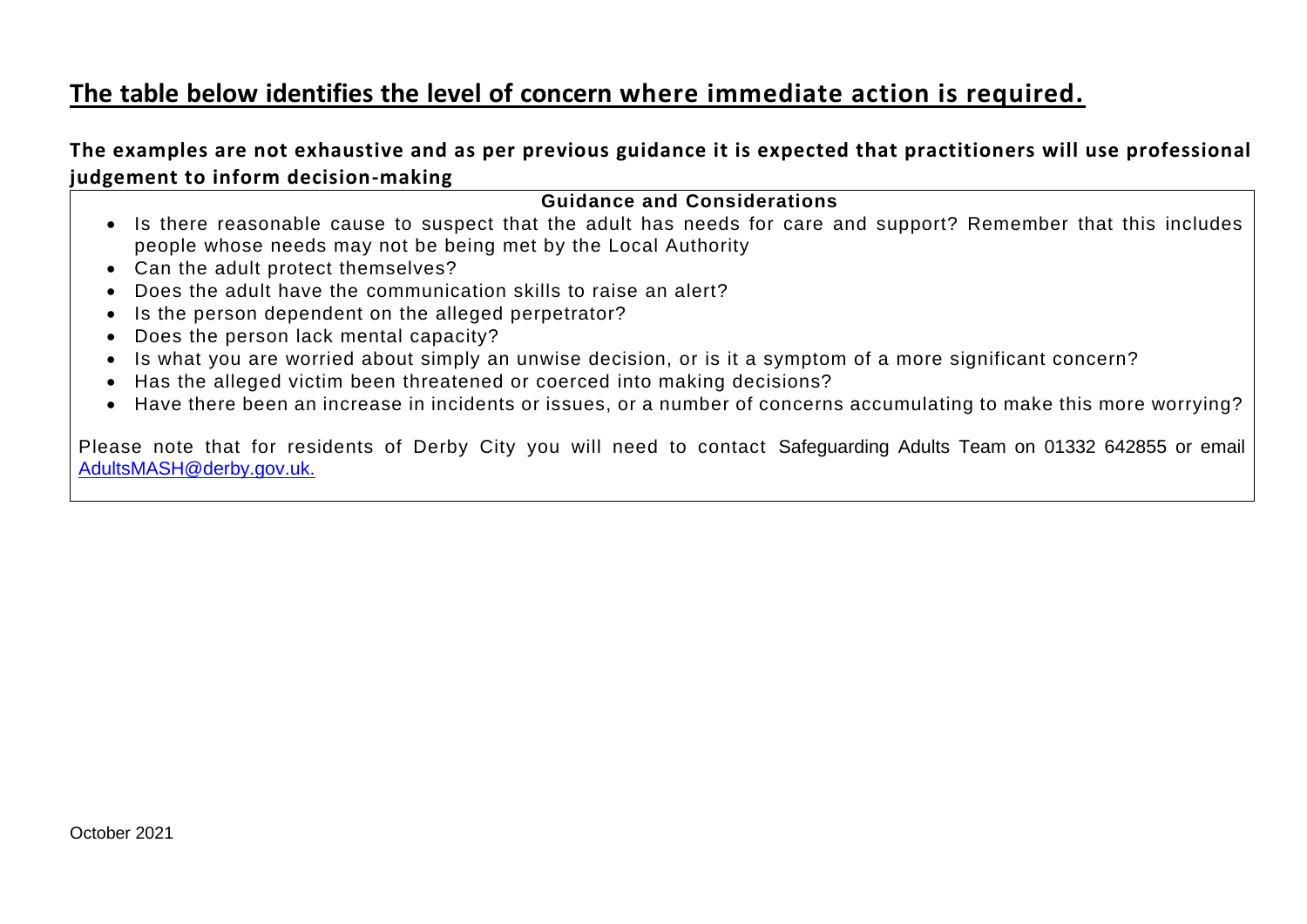|                       | Black/Critical Safeguarding Adult Concerns where there is a need for immediate                                                                                                                                                                                                                                                                                                                                                                                                                                                                                                                                                                                                        |
|-----------------------|---------------------------------------------------------------------------------------------------------------------------------------------------------------------------------------------------------------------------------------------------------------------------------------------------------------------------------------------------------------------------------------------------------------------------------------------------------------------------------------------------------------------------------------------------------------------------------------------------------------------------------------------------------------------------------------|
|                       | action.                                                                                                                                                                                                                                                                                                                                                                                                                                                                                                                                                                                                                                                                               |
| <b>Black/Critical</b> | <b>Example:</b> You have been made aware of an individual with care and support needs who is being<br>subject to significant abuse/neglect which is highly likely to cause risk to life and/or risk of life<br>changing injury; there may be concerns regarding capacity and/or him/her being subject to<br>controlling and coercive behaviour and therefore powerless to seek help. There is no agency<br>visiting the property/the individual hasn't been seen by any professionals/third party for some<br>considerable length of time and there's no identifiable, safe means of having some dialogue with<br>the individual therefore no additional information can be gathered. |
|                       | <b>Further factors to consider:</b>                                                                                                                                                                                                                                                                                                                                                                                                                                                                                                                                                                                                                                                   |
|                       | Risk to life, risk of significant life-changing injury.                                                                                                                                                                                                                                                                                                                                                                                                                                                                                                                                                                                                                               |
|                       | Significant sexual assault within the past week.                                                                                                                                                                                                                                                                                                                                                                                                                                                                                                                                                                                                                                      |
|                       | Imminent Forced Marriage.                                                                                                                                                                                                                                                                                                                                                                                                                                                                                                                                                                                                                                                             |
|                       | Significant threats to wider public safety.                                                                                                                                                                                                                                                                                                                                                                                                                                                                                                                                                                                                                                           |
|                       | Cases where an urgent application needs to be made to court.                                                                                                                                                                                                                                                                                                                                                                                                                                                                                                                                                                                                                          |
|                       | If imminent risk to life, please contact Emergency Services in the first instance.                                                                                                                                                                                                                                                                                                                                                                                                                                                                                                                                                                                                    |

| Type of abuse | <b>GREEN</b>                                                                                   | <b>AMBER</b>           | <b>RED</b>              |
|---------------|------------------------------------------------------------------------------------------------|------------------------|-------------------------|
|               | <b>Examples of</b>                                                                             | <b>Examples of</b>     | <b>Examples of</b>      |
|               | <b>lower</b> level                                                                             | <b>Medium - Higher</b> | <b>Serious - Urgent</b> |
|               | concerns                                                                                       | level concerns         | level concerns          |
|               | May or may not meet S42 criteria.<br>Outcomes may include providing<br>advice and information. | • S42 criteria met.    | · S42 criteria met.     |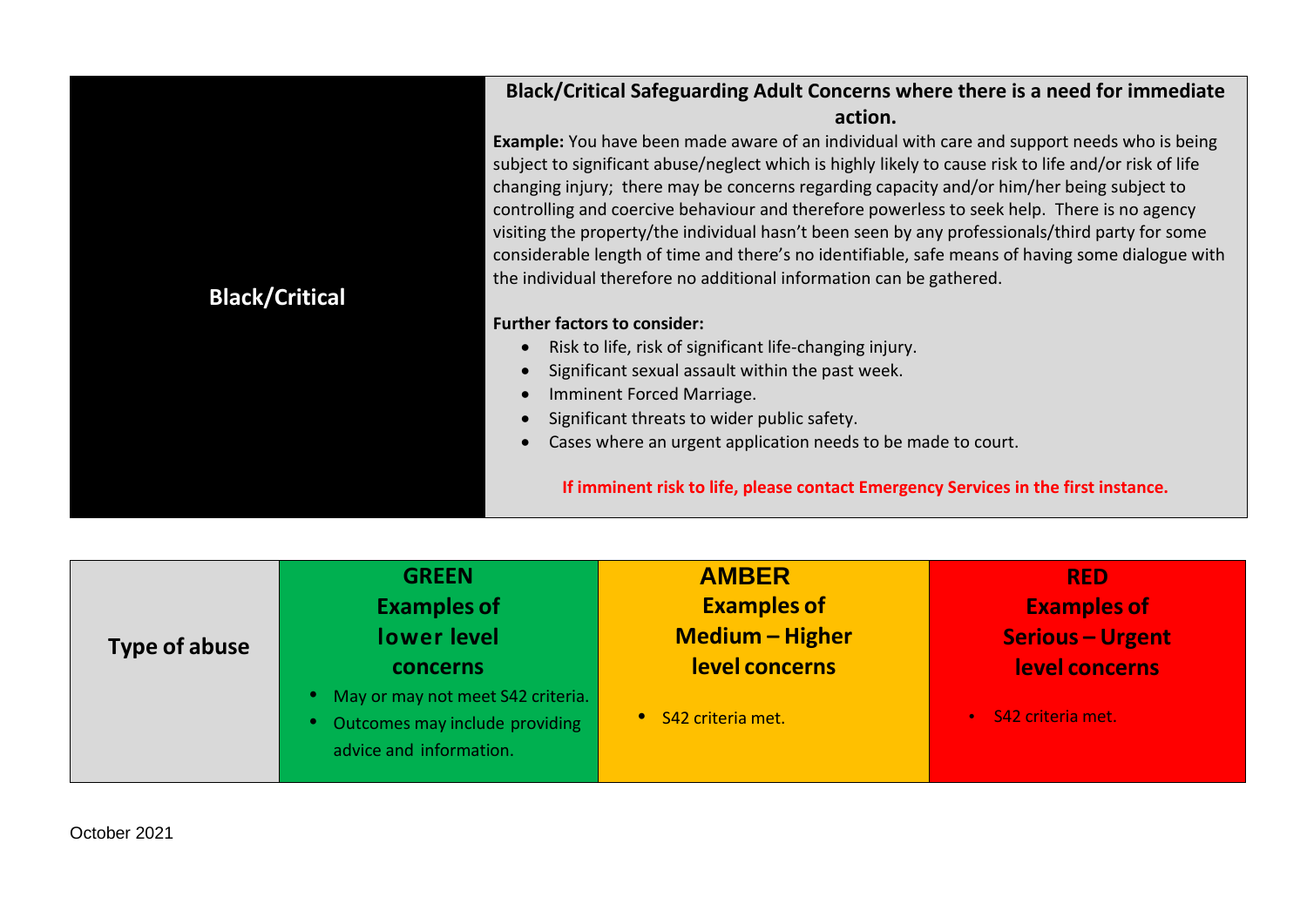| <b>Domestic Abuse</b>                                                   |                                                                                                                                                                                                                                                                                                                                                    |                                                                                                                                                                                                                                                                                                                                                                                                                                                                                                                                                                                 |                                                                                                                                                                                                                                                                                                                                                                                                                                                                                                                                     |
|-------------------------------------------------------------------------|----------------------------------------------------------------------------------------------------------------------------------------------------------------------------------------------------------------------------------------------------------------------------------------------------------------------------------------------------|---------------------------------------------------------------------------------------------------------------------------------------------------------------------------------------------------------------------------------------------------------------------------------------------------------------------------------------------------------------------------------------------------------------------------------------------------------------------------------------------------------------------------------------------------------------------------------|-------------------------------------------------------------------------------------------------------------------------------------------------------------------------------------------------------------------------------------------------------------------------------------------------------------------------------------------------------------------------------------------------------------------------------------------------------------------------------------------------------------------------------------|
| <b>Type of abuse</b>                                                    | <b>Examples of</b><br>Lower<br>level concerns<br>May not meet S42 criteria.<br>$\bullet$<br>Outcomes may include providing<br>$\bullet$<br>advice and information.                                                                                                                                                                                 | <b>Examples of</b><br>Medium – Higher<br>level concerns<br>• S42 criteria met.                                                                                                                                                                                                                                                                                                                                                                                                                                                                                                  | <b>Examples of</b><br>Serious - Urgent<br>level concerns<br>(urgent Police response may be<br>required)<br>• S42 criteria met.                                                                                                                                                                                                                                                                                                                                                                                                      |
| <b>Domestic abuse</b><br><b>Refer to the Police, as</b><br>appropriate. | One off incident with no injury or<br>$\bullet$<br>harm experienced<br>Victim reports no current concerns<br>$\bullet$<br>or fears<br>Occasional taunts or<br>verbal outbursts<br>Occasional outbursts of<br>verbal/physical abuse<br>Able to make own decisions<br>concerning aspects of daily living<br>Protective factors in place<br>$\bullet$ | Experiences constant fear of harm;<br>Unexplained marks, bruises, hand<br>marks<br>No access to medical care;<br>$\bullet$<br>Unable to access professionals for<br>support, i.e., health care<br>Accumulation of incidents and<br>harassment<br>No access to, or control over,<br>finances<br>Subject to stalking behaviour and / or<br>$\bullet$<br>harassment<br>Subject to controlling behaviour<br>$\bullet$<br>Children in house - refer to<br>$\bullet$<br><b>Children's Services</b><br>(rationale being they<br>usually provide support<br>whilst assessing the child) | Threats to kill attempts to choke /<br>$\bullet$ .<br>strangulate<br>Assault causing serious harm<br>Use of objects as a weapon during<br>an assault<br>Subjected to frequent, or escalating,<br>violent behaviour<br>Sexual assault or rape<br>Coercive control that results in harm<br>$-e.g.$ not taking prescribed<br>medication for serious health<br>conditions as a result of the alleged<br>perpetrators beliefs<br>Forced marriage<br>$\bullet$<br>So-called honour-based violence<br>Use of a weapon; firearms, Knife etc |
|                                                                         | A Domestic Abuse Stalking and Harassment Risk Assessment (DASH) must be used to determine the level of risk in domestic abuse cases and a Multi-Agency Risk                                                                                                                                                                                        |                                                                                                                                                                                                                                                                                                                                                                                                                                                                                                                                                                                 |                                                                                                                                                                                                                                                                                                                                                                                                                                                                                                                                     |

**Assessment Conference (MARAC) referral made where appropriate.**

October 2021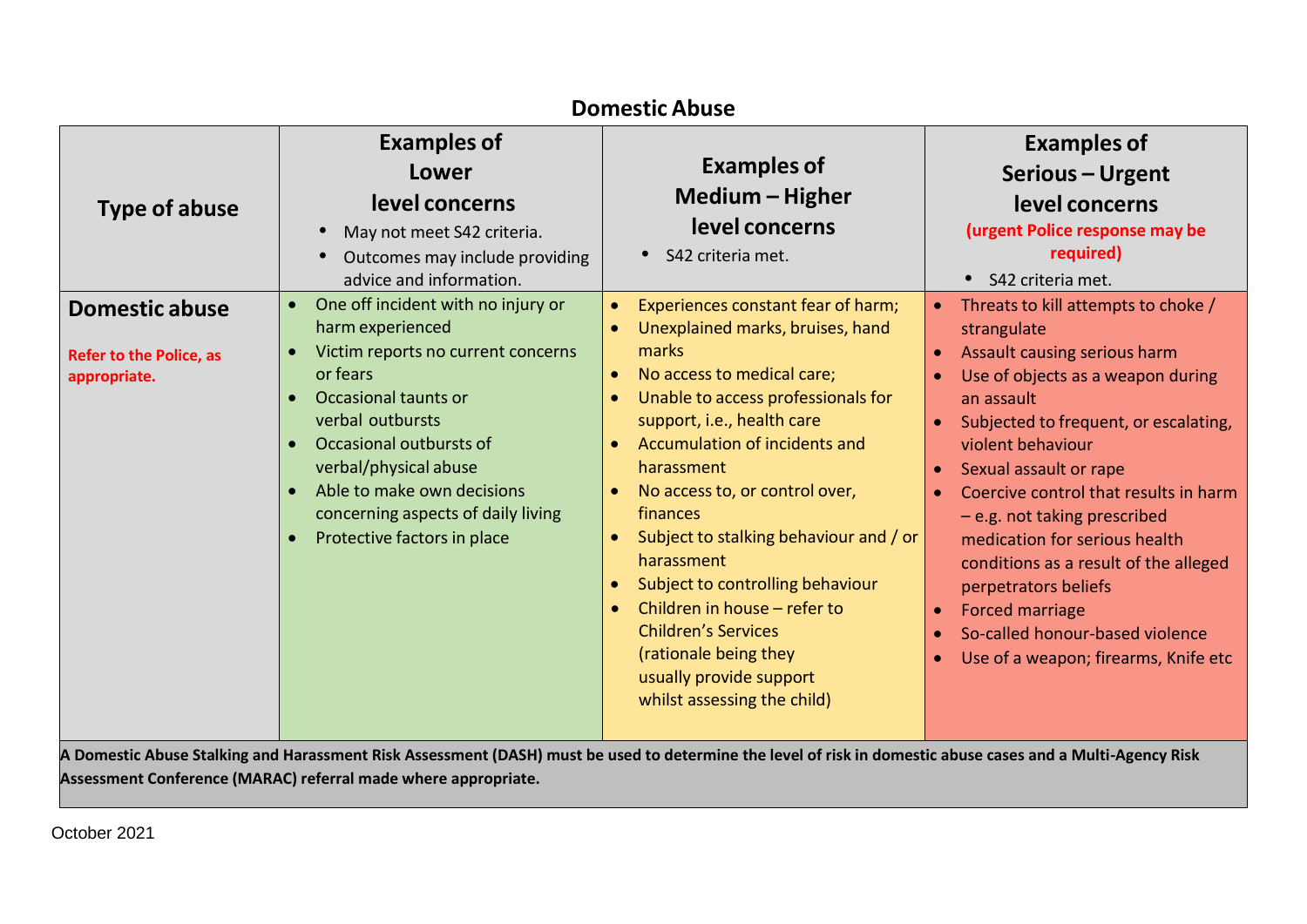| <b>Physical Abuse</b> |                                                                                                                                                                                                                                                                                                                                                                                                                                                                                                                                                                                                                                                                                                                                                                                                                                                    |                                                                                                                                                                                                                                                                                                                                                                                                                                                                                                                                                                                                                                                                                                                                                                         |                                                                                                                                                                                                                                                                                                                                                                                                                                                                                                                                              |
|-----------------------|----------------------------------------------------------------------------------------------------------------------------------------------------------------------------------------------------------------------------------------------------------------------------------------------------------------------------------------------------------------------------------------------------------------------------------------------------------------------------------------------------------------------------------------------------------------------------------------------------------------------------------------------------------------------------------------------------------------------------------------------------------------------------------------------------------------------------------------------------|-------------------------------------------------------------------------------------------------------------------------------------------------------------------------------------------------------------------------------------------------------------------------------------------------------------------------------------------------------------------------------------------------------------------------------------------------------------------------------------------------------------------------------------------------------------------------------------------------------------------------------------------------------------------------------------------------------------------------------------------------------------------------|----------------------------------------------------------------------------------------------------------------------------------------------------------------------------------------------------------------------------------------------------------------------------------------------------------------------------------------------------------------------------------------------------------------------------------------------------------------------------------------------------------------------------------------------|
| <b>Type of abuse</b>  | <b>Examples of</b><br>Lower<br>level concerns<br>May not meet S42 criteria.<br>$\bullet$<br>Outcomes may include providing<br>$\bullet$<br>advice and information.                                                                                                                                                                                                                                                                                                                                                                                                                                                                                                                                                                                                                                                                                 | <b>Examples of</b><br>Medium - Higher<br>level concerns<br>S42 criteria met.                                                                                                                                                                                                                                                                                                                                                                                                                                                                                                                                                                                                                                                                                            | <b>Examples of</b><br>Serious - Urgent<br>level concerns<br>(urgent Police response may be<br>required)<br>• S42 criteria met.                                                                                                                                                                                                                                                                                                                                                                                                               |
| <b>Physical abuse</b> | An isolated incident between<br>$\bullet$<br>service users with no marks or<br>bruising, and neither intimidated<br>nor harmed<br>Action could be care plans amended<br>$\bullet$<br>and risk assessments completed<br>One-off staff error causing minor<br>$\bullet$<br>accidental injury, e.g., mark on skin<br>after removing a dressing/pad<br>Moving and handling procedures<br>$\bullet$<br>not followed on one occasion - no<br>harm caused<br>Adult missing one health check, or<br>$\bullet$<br>appointment (e.g., dental,<br>optician), with no harm caused.<br>Allegations of non-recent abuse<br>$\bullet$<br>with no current risk<br>Actions could include further<br>$\bullet$<br>training for staff, increase<br>supervision to prevent<br>reoccurrence, information contracts<br>and commissioning team and CQC,<br>as appropriate | Any cumulative lower-level<br>$\bullet$<br>concerns/incidents<br>Inappropriate restraint<br>$\bullet$<br>Inexplicable marks, cuts, bruising,<br>$\bullet$<br>etc.<br>A predictable and preventable<br>incident between service users<br>where injuries have been sustained<br>and emotional distress caused<br>Deliberate withholding of food,<br>$\bullet$<br>drink, care, aids to assist<br>independence<br>Moving and handling procedures<br>$\bullet$<br>disregarded, making injury likely to<br>happen<br>Adult missing one, or a number, of<br>$\bullet$<br>health checks or appointments (e.g.,<br>dental, optician) with potential for,<br>or actual, harm being caused.)<br>One-off delay in accessing medical<br>treatment with potential for serious<br>harm | Inexplicable injuries/fractures<br>Assault<br>Assault leading to permanent or<br>substantial injury, or death<br>Physical abuse perpetrated by<br>someone in a position of trust<br>Incidents of harm are reoccurring,<br>despite being predictable by staff, or<br>the injuries are more serious<br>Female Genital Mutilation (FGM);<br>$\bullet$<br>Systematic failures in the provision<br>of services<br>Recurrent incidents of serious physical<br>$\bullet$<br>harm<br>Physical abuse perpetrated by<br>someone in a position of trust |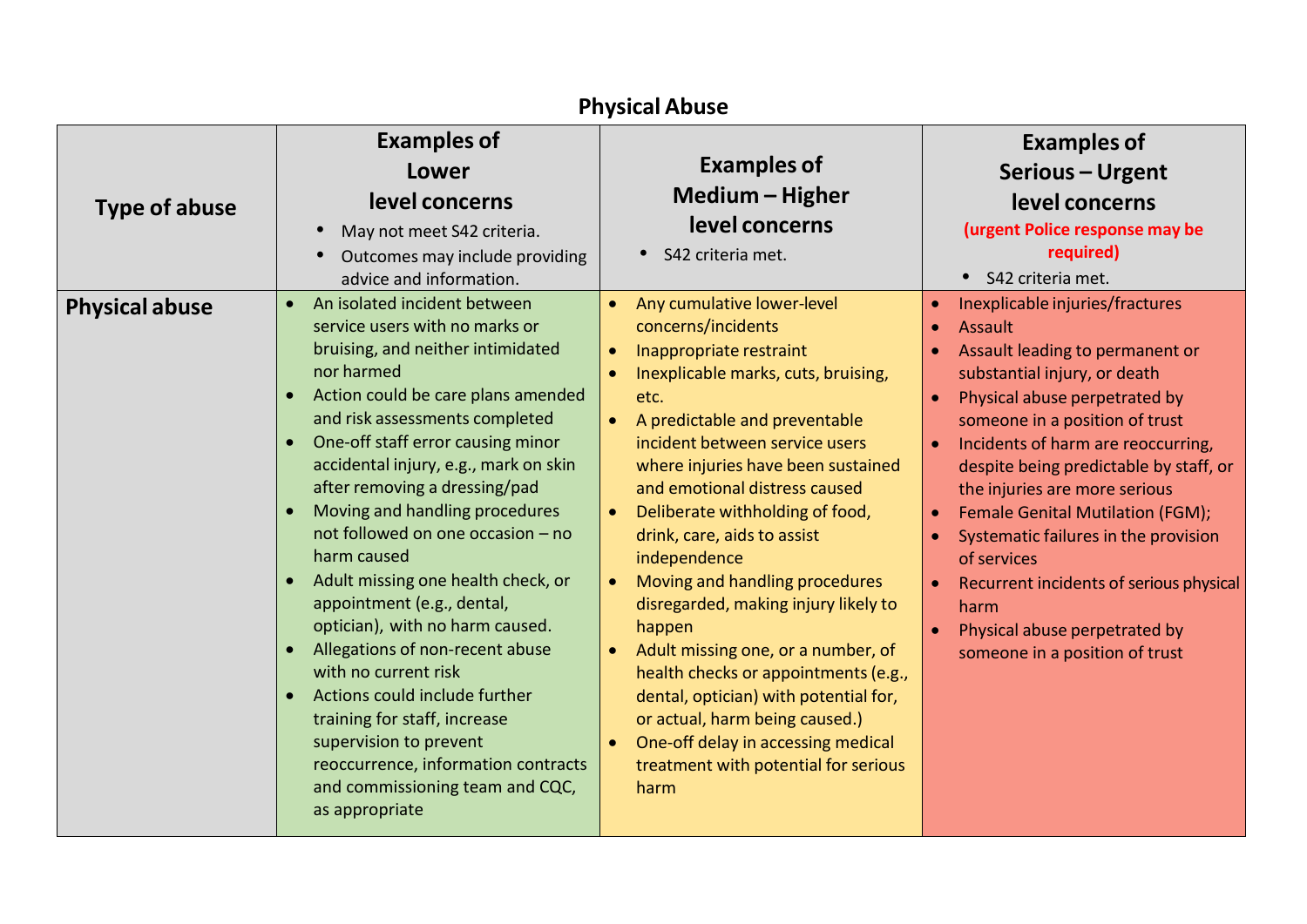|                       | <b>Examples of</b>                                                    |                                                                                              | <b>Examples of</b>                            |
|-----------------------|-----------------------------------------------------------------------|----------------------------------------------------------------------------------------------|-----------------------------------------------|
|                       | Lower                                                                 | <b>Examples of</b>                                                                           | <b>Serious - Urgent</b>                       |
| Type of abuse         | level concerns                                                        | Medium - Higher                                                                              | level concerns                                |
|                       | May not meet S42 criteria.<br>$\bullet$                               | level concerns                                                                               | (urgent Police response may be                |
|                       | Outcomes may include providing<br>$\bullet$                           | S42 criteria met.                                                                            | required)                                     |
|                       | advice and information.                                               |                                                                                              | • S42 criteria met.                           |
| <b>Physical abuse</b> | Adult does not receive prescribed<br>$\bullet$                        | Any cumulative lower level concerns                                                          | Deliberate misadministration of               |
| arising from          | medication on one occasion, or                                        | that affect one or more individual,                                                          | medication, with serious harm                 |
| medication errors     | receives it at the wrong time or<br>receives the wrong dose - no harm | which could result in potential or<br>actual harm                                            | caused<br>Deliberate falsification of records |
|                       | <b>occurs</b>                                                         | Misuse of controlled drugs, or not<br>$\bullet$                                              |                                               |
|                       | One-off prescribing or dispensing                                     | following proper procedures                                                                  |                                               |
|                       | error by a GP, Pharmacist, or other                                   | Misuse, or over reliance on,<br>$\bullet$                                                    |                                               |
|                       | medical professional with no harm                                     | sedatives to control all forms of                                                            |                                               |
|                       | caused                                                                | challenging behaviour                                                                        |                                               |
|                       | One-off delay in receiving<br>medication, or medication error,        | Recurring prescribing or dispensing<br>errors by a GP, Pharmacist, or other                  |                                               |
|                       | resulting in experience of minor                                      | medical professional, that affects                                                           |                                               |
|                       | reversible symptoms (e.g., pain not                                   | more than one adult                                                                          |                                               |
|                       | affecting participation in activities)                                | Any deliberate misadministration of                                                          |                                               |
|                       | Actions could include contacting<br>$\bullet$                         | medication, regardless of the level                                                          |                                               |
|                       | the Pharmacist, GP or 111 to                                          | of harm caused                                                                               |                                               |
|                       | discuss and confirm any further<br>action required                    | Pattern of recurring errors<br>$\bullet$<br>Covert administration of medication<br>$\bullet$ |                                               |
|                       | Further training for staff<br>$\bullet$                               | without medical/MDT authorisation                                                            |                                               |
|                       | Informing contracts and<br>$\bullet$                                  | / best interest decision recorded                                                            |                                               |
|                       | commissioning teams and CQC as                                        |                                                                                              |                                               |
|                       | appropriate                                                           |                                                                                              |                                               |

## **Physical Abuse arising from medication errors**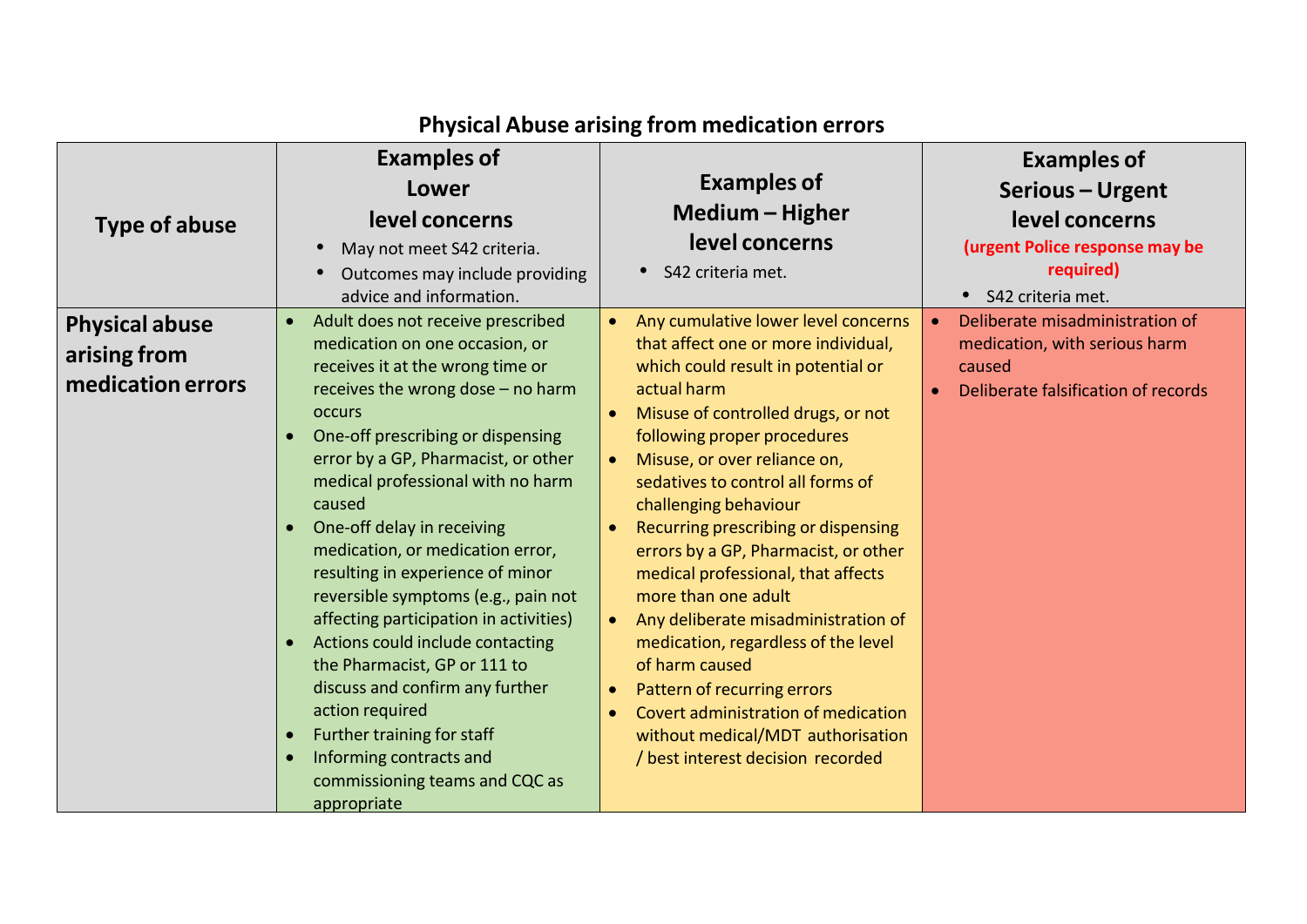| <b>Sexual Abuse</b>                                                                                                      |                                                                                                                                                                                                                                                                                                                                                                                                                                                                                                                                                                                      |                                                                                                                                                                                                                                                                                                                       |                                                                                                                                                                                                                                                                                                                                                                                                                                                                                                                                                                                                       |
|--------------------------------------------------------------------------------------------------------------------------|--------------------------------------------------------------------------------------------------------------------------------------------------------------------------------------------------------------------------------------------------------------------------------------------------------------------------------------------------------------------------------------------------------------------------------------------------------------------------------------------------------------------------------------------------------------------------------------|-----------------------------------------------------------------------------------------------------------------------------------------------------------------------------------------------------------------------------------------------------------------------------------------------------------------------|-------------------------------------------------------------------------------------------------------------------------------------------------------------------------------------------------------------------------------------------------------------------------------------------------------------------------------------------------------------------------------------------------------------------------------------------------------------------------------------------------------------------------------------------------------------------------------------------------------|
| <b>Type of abuse</b>                                                                                                     | <b>Examples of</b><br>Lower<br>level concerns<br>May not meet S42 criteria.<br>Outcomes may include providing<br>advice and information.                                                                                                                                                                                                                                                                                                                                                                                                                                             | <b>Examples of</b><br>Medium - Higher<br>level concerns<br>• S42 criteria met.                                                                                                                                                                                                                                        | <b>Examples of</b><br>Serious - Urgent<br>level concerns<br>(urgent Police response may be<br>required)<br>S42 criteria met.<br>$\bullet$                                                                                                                                                                                                                                                                                                                                                                                                                                                             |
| <b>Sexual</b><br><b>ALL REFERRALS</b><br><b>SHOULD BE DISCUSSED</b><br><b>WITH THE POLICE, AS</b><br><b>APPROPRIATE.</b> | Isolated incident, comment, teasing<br>or non-sexualised touching,<br>(excluding genitalia) with no<br>distress caused unless committed<br>by a person in a position of trust<br>(PIPOT)<br>Consider mental capacity and insight<br>$\bullet$<br>- no perceived sense of harm<br>and the effect on the adult is low<br>Actions could include, review and<br>$\bullet$<br>amendment of care plans and risk<br>assessments, and ensuring staff are<br>suitably trained and competent.<br>For concerns within Derby City,<br>$\bullet$<br>please contact the MASH Team:<br>01332 642855 | Repeated incidents of comments,<br>$\bullet$<br>teasing, unwanted sexualised<br>attention (verbal), whether or not<br>mental capacity, exists which causes<br>distress<br>Being exposed to naked genitalia<br>without valid consent<br>Being made to view pornographic<br>$\bullet$<br>material without valid consent | Sex, or attempted sex, without valid<br>$\bullet$<br>consent (rape)<br>Sexualised touching, or<br>$\bullet$<br>masturbation, without valid<br>consent<br>Attempted penetration by any<br>$\bullet$<br>means without valid consent<br>Sexual exploitation, including<br>$\bullet$<br>grooming, or coercion<br>Any sexual activity (sex, touching,<br>$\bullet$<br>masturbation, sexual assault and<br>exploitation) by a person in a<br>position of trust (PIPOT) or paid<br>carer, with their client<br>For concerns within Derby City,<br>$\bullet$<br>please contact the MASH Team:<br>01332 642855 |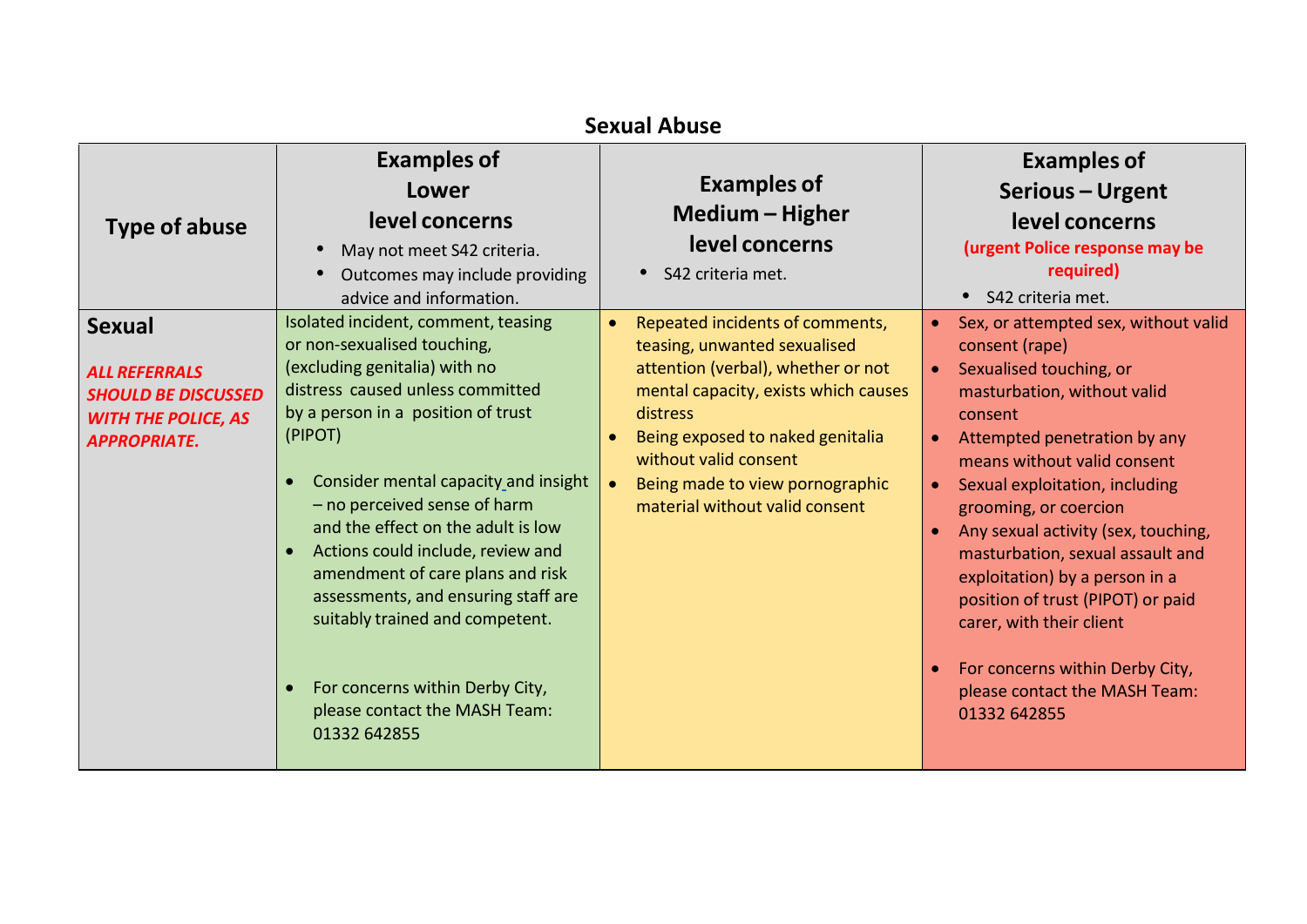| Type of abuse                         | <b>Examples of</b><br>Lower<br>level concerns<br>May not meet S42 criteria.<br>Outcomes may include<br>providing advice and<br>information.                                                                                                                                                                                                                                                                                                                                                                                                                                                                                          | <b>Examples of</b><br>Medium – Higher<br>level concerns<br>• S42 criteria met.                                                                                                                                                                                                                                                                                                                                                                                                                                                                                                                                                          | <b>Examples of</b><br>Serious - Urgent<br>level concerns<br>(urgent Police response may be<br>required)<br>S42 criteria met.<br>$\bullet$                                                                                                                                                                    |
|---------------------------------------|--------------------------------------------------------------------------------------------------------------------------------------------------------------------------------------------------------------------------------------------------------------------------------------------------------------------------------------------------------------------------------------------------------------------------------------------------------------------------------------------------------------------------------------------------------------------------------------------------------------------------------------|-----------------------------------------------------------------------------------------------------------------------------------------------------------------------------------------------------------------------------------------------------------------------------------------------------------------------------------------------------------------------------------------------------------------------------------------------------------------------------------------------------------------------------------------------------------------------------------------------------------------------------------------|--------------------------------------------------------------------------------------------------------------------------------------------------------------------------------------------------------------------------------------------------------------------------------------------------------------|
| <b>Psychological and</b><br>emotional | Isolated incident where an adult is<br>$\bullet$<br>spoken to in a rude or<br>inappropriate way - little or no<br>distress caused<br>Isolated incident of ASB (anti-social<br>behaviour) against an adult<br>Allegations of non-recent abuse<br>$\bullet$<br>where there is no current risk<br>Actions could include sharing<br>$\bullet$<br>information with Safer<br>Neighbourhood teams<br>Ensure the adult with care and<br>support needs and staff<br>understand relationship<br>boundaries and what is<br>appropriate behaviour<br>Risk management<br>assessments/processes are<br>reviewed<br>Consider further training needs | On-going reports of ASB (anti-social<br>behaviour)<br>Prolonged intimidation, coercion,<br>$\bullet$<br>and victimisation, which impacts on<br>the person's ability to make<br>choice<br>Threats to cause physical harm<br>$\bullet$<br>Occasional or on-going bullying<br>(face-to-face or online), which<br>causes distress or intimidation<br>Verbal abuse perceived as hate<br>crime (face-to-face or online)<br>Abuse designed to cause<br>humiliation<br><b>Emotional blackmail, including</b><br>threats of abandonment<br>Concerns that an adult is<br>vulnerable to radicalisation<br>Denying an adult's choice and<br>opinion | A denial of basic human rights and<br>$\bullet$<br>civil liberties, such as denying an<br>adult's choice, or over-riding<br>advanced directives<br>Suicidal thoughts/ideation as a<br>result of psychological/emotional<br>abuse<br>Threats or intimidation by a<br>person in a position of trust<br>(PIPOT) |

### **Psychological and Emotional**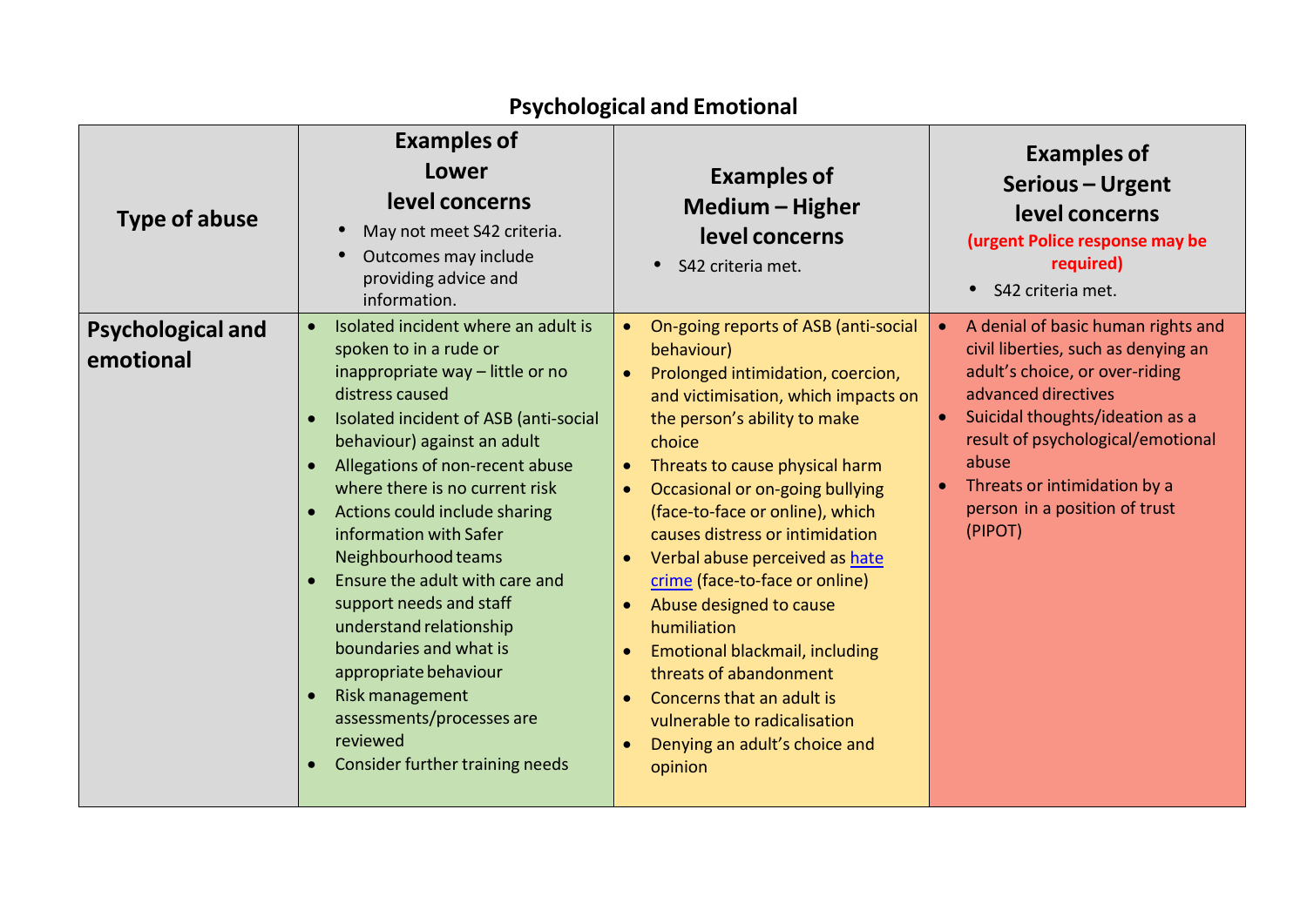| <b>Type of abuse</b>                                 | <b>Examples of</b><br><b>Lower</b><br>level concerns<br>May not meet S42 criteria.<br>Outcomes may include<br>providing advice and<br>information. | <b>Examples of</b><br>Medium - Higher<br>level concerns<br>S42 criteria met.                                                                                                         | <b>Examples of</b><br>Serious - Urgent<br>level concerns<br>(urgent Police response may be<br>required)<br>S42 criteria met. |
|------------------------------------------------------|----------------------------------------------------------------------------------------------------------------------------------------------------|--------------------------------------------------------------------------------------------------------------------------------------------------------------------------------------|------------------------------------------------------------------------------------------------------------------------------|
| <b>Psychological and</b><br>emotional<br>(continued) |                                                                                                                                                    | Treatment or care which<br>undermines dignity and self-<br>esteem<br>Threats relating to sexual identity or<br>lifestyle choice<br>Damage to property, environment,<br>abuse of pets |                                                                                                                              |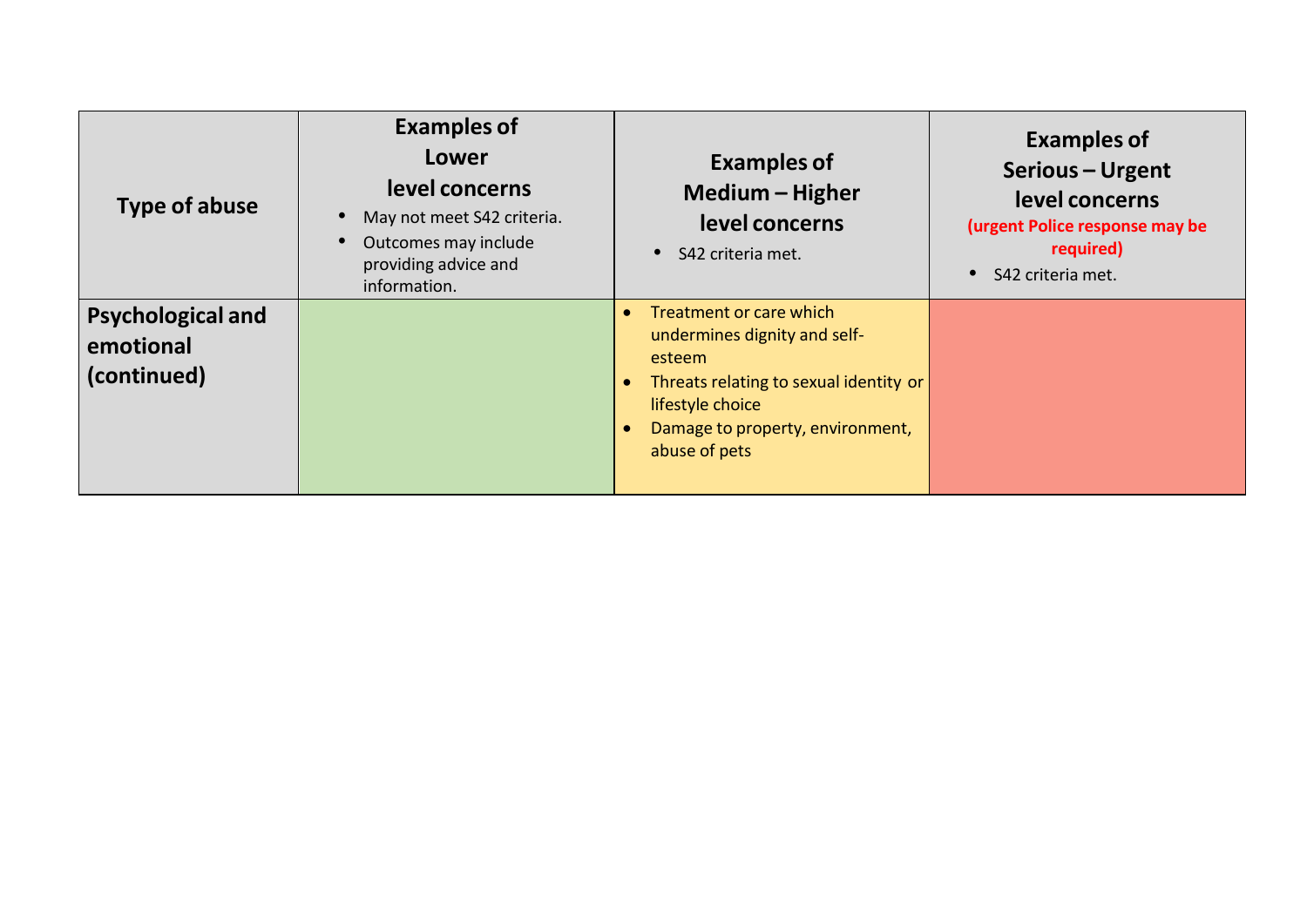| <b>Type of abuse</b>                                        | <b>Examples of</b><br>Lower<br>level concerns<br>May not meet S42 criteria.<br>Outcomes may include<br>providing advice and<br>information.                                                                                                                                                                                                                                                                                                                                                       | <b>Examples of</b><br>Medium - Higher<br>level concerns<br>S42 criteria met.                                                                                                                                                                                                                                                                                                                                                                                                                                                                                                                                                                                                                                                                                  | <b>Examples of</b><br>Serious - Urgent<br>level concerns<br>(urgent Police response may be<br>required)<br>S42 criteria met.                                                                                                                                                                                                                                                                                                                                                                                                                                                                                                                       |
|-------------------------------------------------------------|---------------------------------------------------------------------------------------------------------------------------------------------------------------------------------------------------------------------------------------------------------------------------------------------------------------------------------------------------------------------------------------------------------------------------------------------------------------------------------------------------|---------------------------------------------------------------------------------------------------------------------------------------------------------------------------------------------------------------------------------------------------------------------------------------------------------------------------------------------------------------------------------------------------------------------------------------------------------------------------------------------------------------------------------------------------------------------------------------------------------------------------------------------------------------------------------------------------------------------------------------------------------------|----------------------------------------------------------------------------------------------------------------------------------------------------------------------------------------------------------------------------------------------------------------------------------------------------------------------------------------------------------------------------------------------------------------------------------------------------------------------------------------------------------------------------------------------------------------------------------------------------------------------------------------------------|
| <b>Neglect and acts of</b><br>omission<br>(including falls) | Adult not assisted with a drink or a<br>meal on one occasion - no harm<br><b>OCCULS</b><br>An unplanned hospital<br>discharge, where there has<br>been no harm<br>An isolated domiciliary care call is<br>delayed or missed, but no harm<br><b>OCCULS</b><br>A fall occurs where there has been<br>no previous indication of a falls risk<br>- action taken to reduce further<br>risk<br>Fall results in an injury, but risk<br>assessments and care plans are in<br>place and have been followed | Failure or delay in scheduled<br>domiciliary care visits, which<br>results in a deterioration of health,<br>pain or significant discomfort<br>Adult known to mental health (or<br>other services) reporting suicidal<br>ideation or assessed as a risk of<br>suicide - timely response not<br>made, or information shared<br>resulting in harm<br>Repeated or serious incidents of<br>harm or abuse as a result of<br>systematic failures to prevent harm<br>from occurring. Also, a failure to<br>seek appropriate advice and<br>support, follow care plans, or<br>complete risk assessments<br>Care plan does not identify how a<br>need will be met, e.g., pain<br>management, pressure care,<br>behaviour that challenges, resulting<br>in potential harm | There is a clear breach of 'duty of<br>$\bullet$<br>care' and professional<br>practice/responsibility<br>Hospital discharge without<br>$\bullet$<br>adequate planning resulting in<br>significant harm<br>Failure or delay in scheduled<br>domiciliary care visits, which<br>results in serious injury<br>Repeated or serious incidents of<br>harm resulting from a failure to<br>follow procedures or to ensure<br>care plans adequately addressing<br>needs<br>Failing to call for or access<br>$\bullet$<br>lifesaving medical care<br>Deliberate neglect or<br>omission of care by a paid<br>carer or person in a<br>position of trust (PIPOT) |

### **Neglect and acts of omission**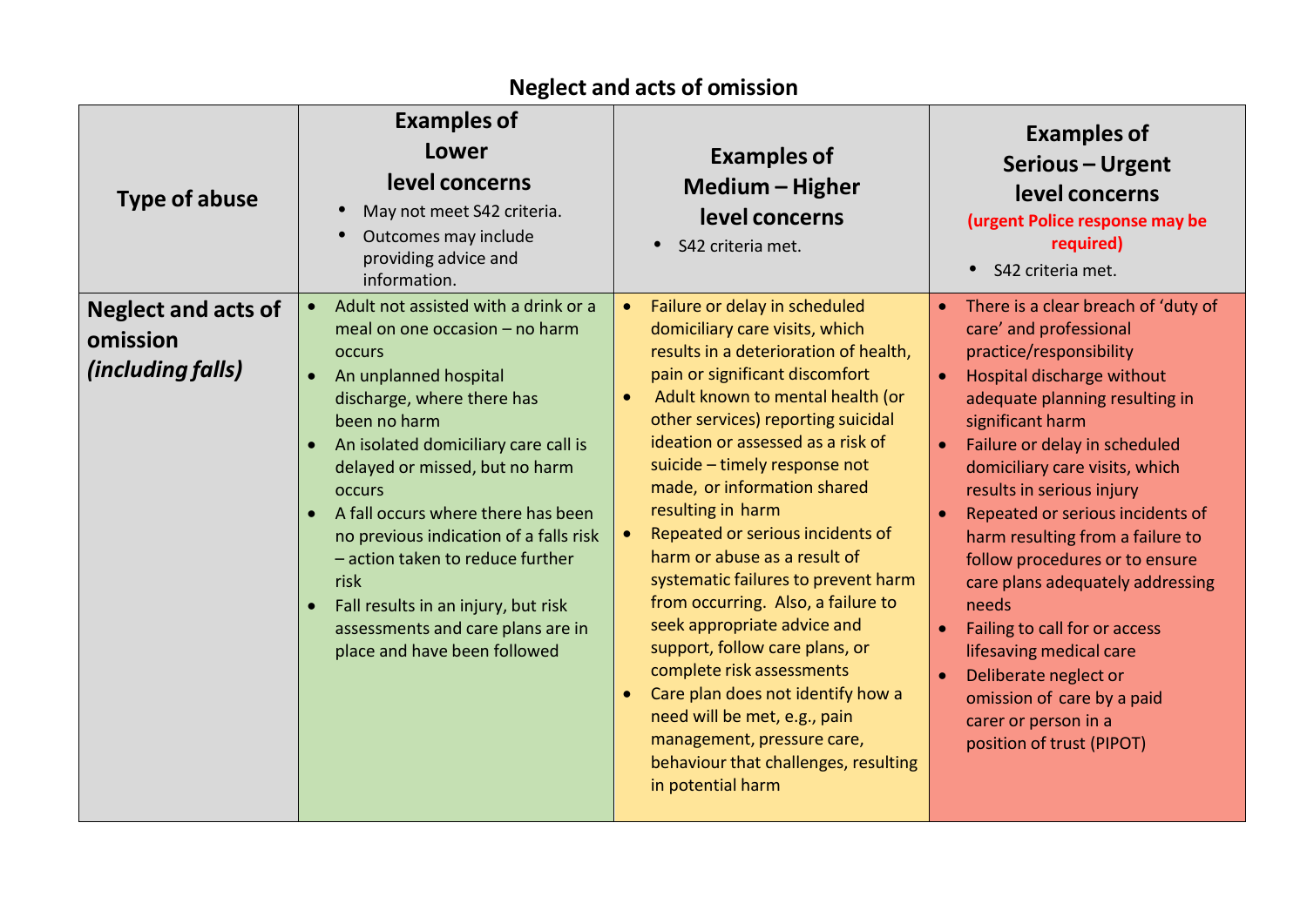| <b>Type of abuse</b>                                                       | <b>Examples of</b><br>Lower<br>level concerns<br>May not meet S42 criteria.<br>Outcomes may include<br>providing advice and<br>information. | <b>Examples of</b><br>Medium - Higher<br>level concerns<br>S42 criteria met.<br>$\bullet$                                                                                                                                                                                                                                                                                                                                                                                                                                                                                                         | <b>Examples of</b><br>Serious - Urgent<br>level concerns<br>(urgent Police response may be<br>required)<br>S42 criteria met.<br>$\bullet$ |
|----------------------------------------------------------------------------|---------------------------------------------------------------------------------------------------------------------------------------------|---------------------------------------------------------------------------------------------------------------------------------------------------------------------------------------------------------------------------------------------------------------------------------------------------------------------------------------------------------------------------------------------------------------------------------------------------------------------------------------------------------------------------------------------------------------------------------------------------|-------------------------------------------------------------------------------------------------------------------------------------------|
| <b>Neglect and acts of</b><br>omission<br>(including falls)<br>(continued) |                                                                                                                                             | Any cumulative lower-level<br>$\bullet$<br>concerns/incidents<br>Removal of or withholding access<br>$\bullet$<br>to aids to assist independence<br>Adult has a number of falls<br>$\bullet$<br>and there is no evidence of<br>a review of care plans, risk<br>assessments or seeking<br>other appropriate advice<br>Delay in seeking appropriate<br>$\bullet$<br>medical advice, or failure to<br>follow medical guidance<br>resulting in harm (including<br>physical and mental ill- health)<br>Failure to respond or intervene<br>$\bullet$<br>where an adult lacks capacity to<br>assess risk |                                                                                                                                           |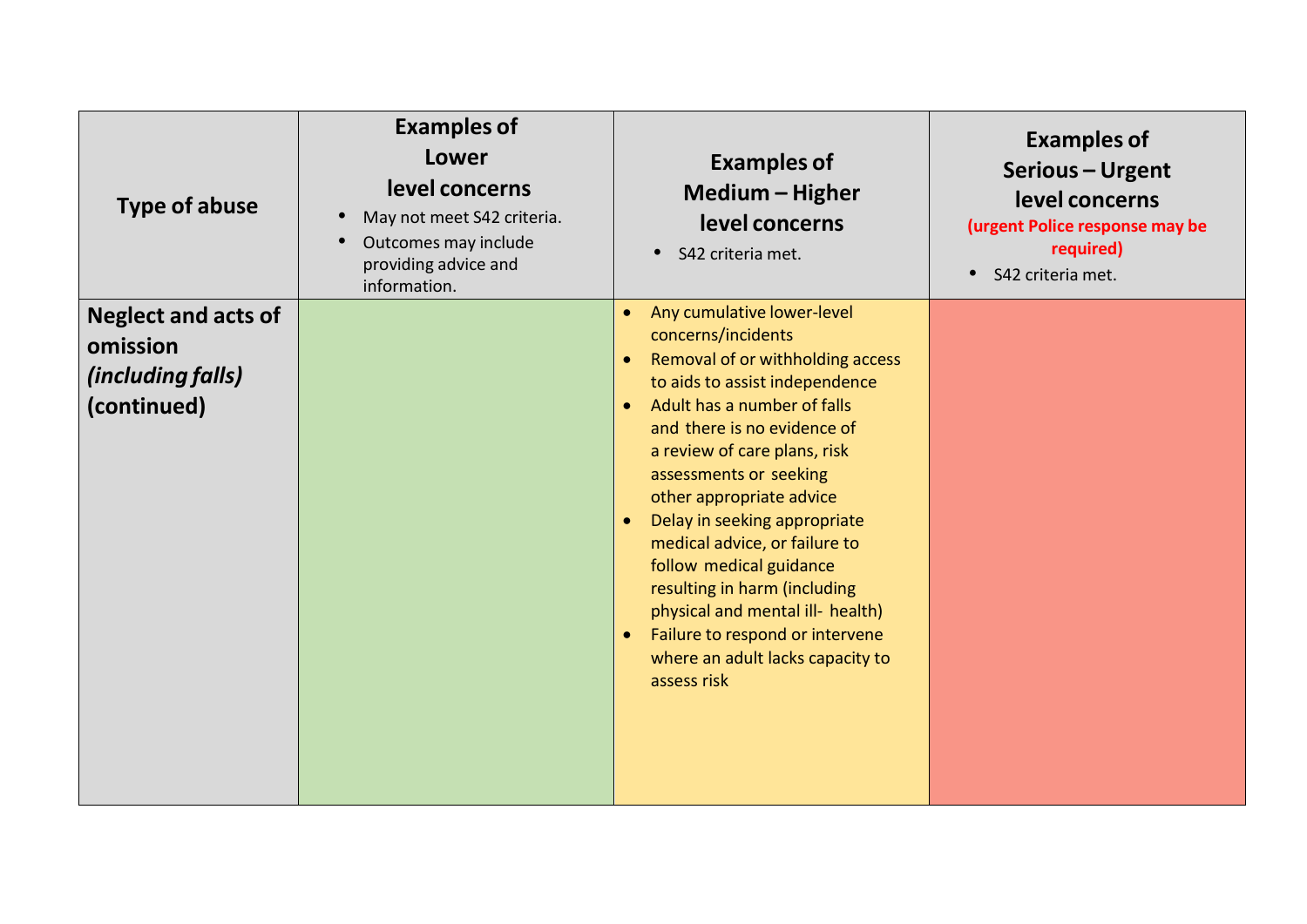| <b>Discrimination</b> |                                                                                                                                                                                                                                                                                                                                                                                             |                                                                                                                                                                                                                                                                                                                                                                                                                                                                                                                                                                                                                                                                                                        |                                                                                                                                                                                                                                                                                                                                                                                                                                                                                      |
|-----------------------|---------------------------------------------------------------------------------------------------------------------------------------------------------------------------------------------------------------------------------------------------------------------------------------------------------------------------------------------------------------------------------------------|--------------------------------------------------------------------------------------------------------------------------------------------------------------------------------------------------------------------------------------------------------------------------------------------------------------------------------------------------------------------------------------------------------------------------------------------------------------------------------------------------------------------------------------------------------------------------------------------------------------------------------------------------------------------------------------------------------|--------------------------------------------------------------------------------------------------------------------------------------------------------------------------------------------------------------------------------------------------------------------------------------------------------------------------------------------------------------------------------------------------------------------------------------------------------------------------------------|
| <b>Type of abuse</b>  | <b>Examples of</b><br>Lower<br>level concerns<br>May not meet S42 criteria.<br>$\bullet$<br>Outcomes may include<br>providing advice and<br>information.                                                                                                                                                                                                                                    | <b>Examples of</b><br>Medium - Higher<br>level concerns<br>• S42 criteria met.                                                                                                                                                                                                                                                                                                                                                                                                                                                                                                                                                                                                                         | <b>Examples of</b><br>Serious - Urgent<br>level concerns<br>(urgent Police response may be<br>required)<br>S42 criteria met.                                                                                                                                                                                                                                                                                                                                                         |
| <b>Discrimination</b> | Isolated incident or teasing, rude<br>$\bullet$<br>behaviour motivated by prejudicial<br>attitudes - little or no harm, or<br>distress caused<br>Care planning where specific<br>$\bullet$<br>diversity needs are not addressed<br>or provided for in an isolated<br>incident<br>Actions could include further<br>$\bullet$<br>training, disciplinary, complaints<br>procedures being used. | Consider cumulative lower-level<br>$\bullet$<br>concerns<br>• On-going failure to access services<br>due to diversity issues<br>Experience of on-going ASB (anti-<br>$\bullet$<br>social behaviour) due to diversity<br><i>issues</i><br>Actions could include further<br>training, disciplinary, complaints<br>procedures<br>Hate crime - infrequent, but<br>$\bullet$<br>recurrent incidents motivated by<br>prejudice based on disability, race,<br>religion, sexuality, gender identity,<br>age, which results in intimidation,<br>emotional distress, loss of<br>confidence and dignity<br>On-going failure to support the<br>adult to access places of worship<br>which causes distress or harm. | Hate crime - serious or recurrent<br>incidents motivated by prejudice<br>based on disability, race, religion,<br>sexuality, gender identity, age<br>resulting in harm or impacting on<br>wellbeing<br>The above could include:<br>humiliation on a regular basis,<br>discriminatory threats of harm and<br>withholding services<br>Honour-based violence<br>Potential risk to self and public<br>safety due to a risk of<br>radicalisation<br><b>Female Genital Mutilation (FGM)</b> |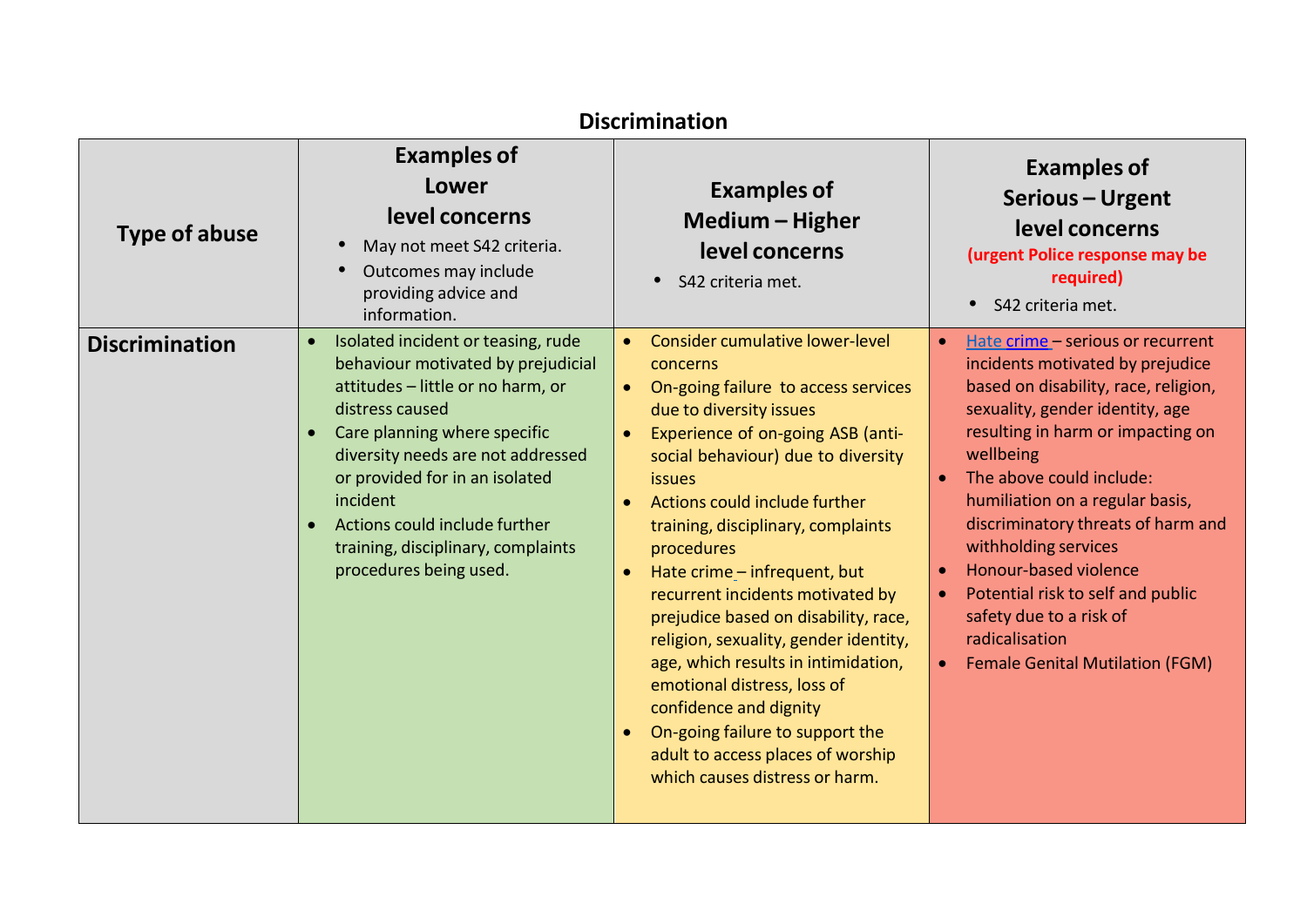| <b>Financial Abuse</b>                                                                                                                                                                                                                                             |                                                                                                                                                                                                                                                                                                                                                                                                                                                                                                                                                                                                                                                                   |                                                                                                                                                |                                                                                                                                           |
|--------------------------------------------------------------------------------------------------------------------------------------------------------------------------------------------------------------------------------------------------------------------|-------------------------------------------------------------------------------------------------------------------------------------------------------------------------------------------------------------------------------------------------------------------------------------------------------------------------------------------------------------------------------------------------------------------------------------------------------------------------------------------------------------------------------------------------------------------------------------------------------------------------------------------------------------------|------------------------------------------------------------------------------------------------------------------------------------------------|-------------------------------------------------------------------------------------------------------------------------------------------|
| <b>Type of abuse</b>                                                                                                                                                                                                                                               | <b>Examples of</b><br>Lower<br>level concerns<br>May not meet S42 criteria.<br>Outcomes may include<br>providing advice and<br>information.                                                                                                                                                                                                                                                                                                                                                                                                                                                                                                                       | <b>Examples of</b><br>Medium – Higher<br>level concerns<br>S42 criteria met.                                                                   | <b>Examples of</b><br>Serious - Urgent<br>level concerns<br>(urgent Police response may be<br>required)<br>S42 criteria met.<br>$\bullet$ |
| <b>Financial</b><br>For all safeguarding referrals<br>regarding a person in a<br>position of trust,<br>consideration should be<br>given to consultation with<br>the Police.<br>See PIPOT guidance for Derby<br><b>City, contact the MASH Team:</b><br>01332 642855 | Isolated incident of a small amount<br>of money, food, belongings going<br>missing - quality of life of the adult<br>is not affected and no distress<br>caused<br>Isolated incident of staff borrowing<br>items from service users, with their<br>consent - items returned to service<br>user<br>Isolated incident of staff taking the<br>'one free' from 'buy one get one<br>free' offers, and accruing reward<br>points on their own cards when<br>shopping for service users<br>Transactions with money are not<br>recorded routinely, safely or<br>properly<br>Actions could include further<br>$\bullet$<br>training, disciplinary, complaints<br>procedures | Fraud, exploitation, of benefits,<br>income, property, will<br><b>Misuse of Lasting Power of</b><br>Attorney<br>Doorstep crime and loan sharks | Theft by a person in a position of<br>trust<br>Adult denied any access to their<br>finances<br><b>Modern slavery</b><br>$\bullet$         |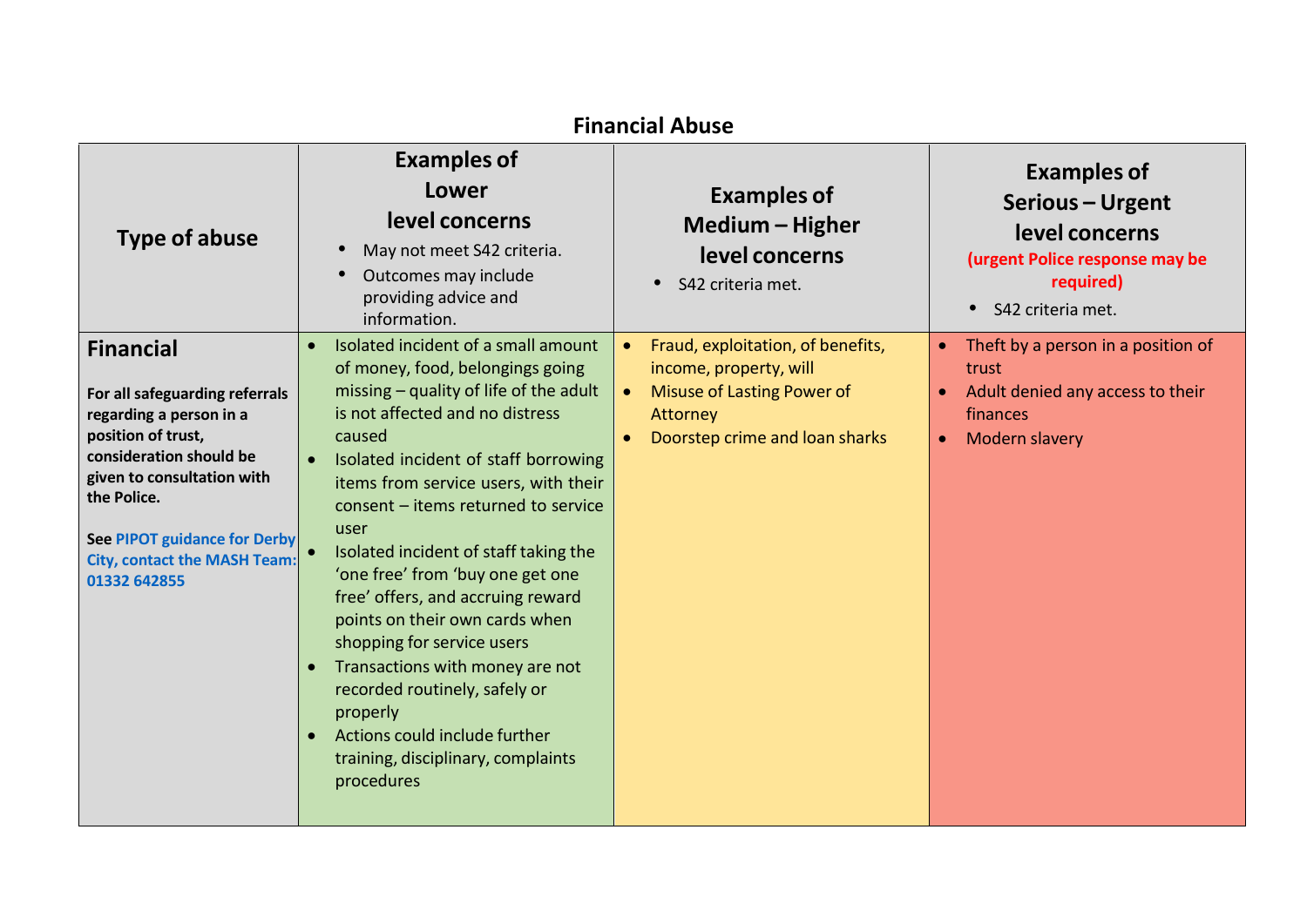| <b>Type of abuse</b>                  | <b>Examples of</b><br>Lower<br>level concerns<br>May not meet S42 criteria.<br>$\bullet$<br>Outcomes may include<br>$\bullet$<br>providing advice and<br>information.                                                                                                                                                                                                                                                                                                                                                                                                                                                                                                                                     | <b>Examples of</b><br>Medium - Higher<br>level concerns<br>$\bullet$<br>S42 criteria met. | <b>Examples of</b><br>Serious - Urgent<br>level concerns<br>(urgent Police response may be<br>required)<br>S42 criteria met. |
|---------------------------------------|-----------------------------------------------------------------------------------------------------------------------------------------------------------------------------------------------------------------------------------------------------------------------------------------------------------------------------------------------------------------------------------------------------------------------------------------------------------------------------------------------------------------------------------------------------------------------------------------------------------------------------------------------------------------------------------------------------------|-------------------------------------------------------------------------------------------|------------------------------------------------------------------------------------------------------------------------------|
| <b>Financial Abuse</b><br>(continued) | Actions not taken in the adult's<br>$\bullet$<br>best interests where they lack<br>mental capacity to make financial<br>decisions<br>Adult not routinely involved in<br>$\bullet$<br>decisions about their finances -<br>how it is spent or kept safe<br>Failure to meet agreed<br>$\bullet$<br>contributions to care costs by<br>families, or personal allowance not<br>given to adult in care home<br>Money kept in a joint bank account<br>$\bullet$<br>with no clarity of management or<br>equity of access<br>Failure to assess mental<br>$\bullet$<br>capacity where it is<br>suspected, or clear that<br>it is in question, and<br>harm is caused, e.g.,<br>exploitation, financial<br>abuse, debt |                                                                                           |                                                                                                                              |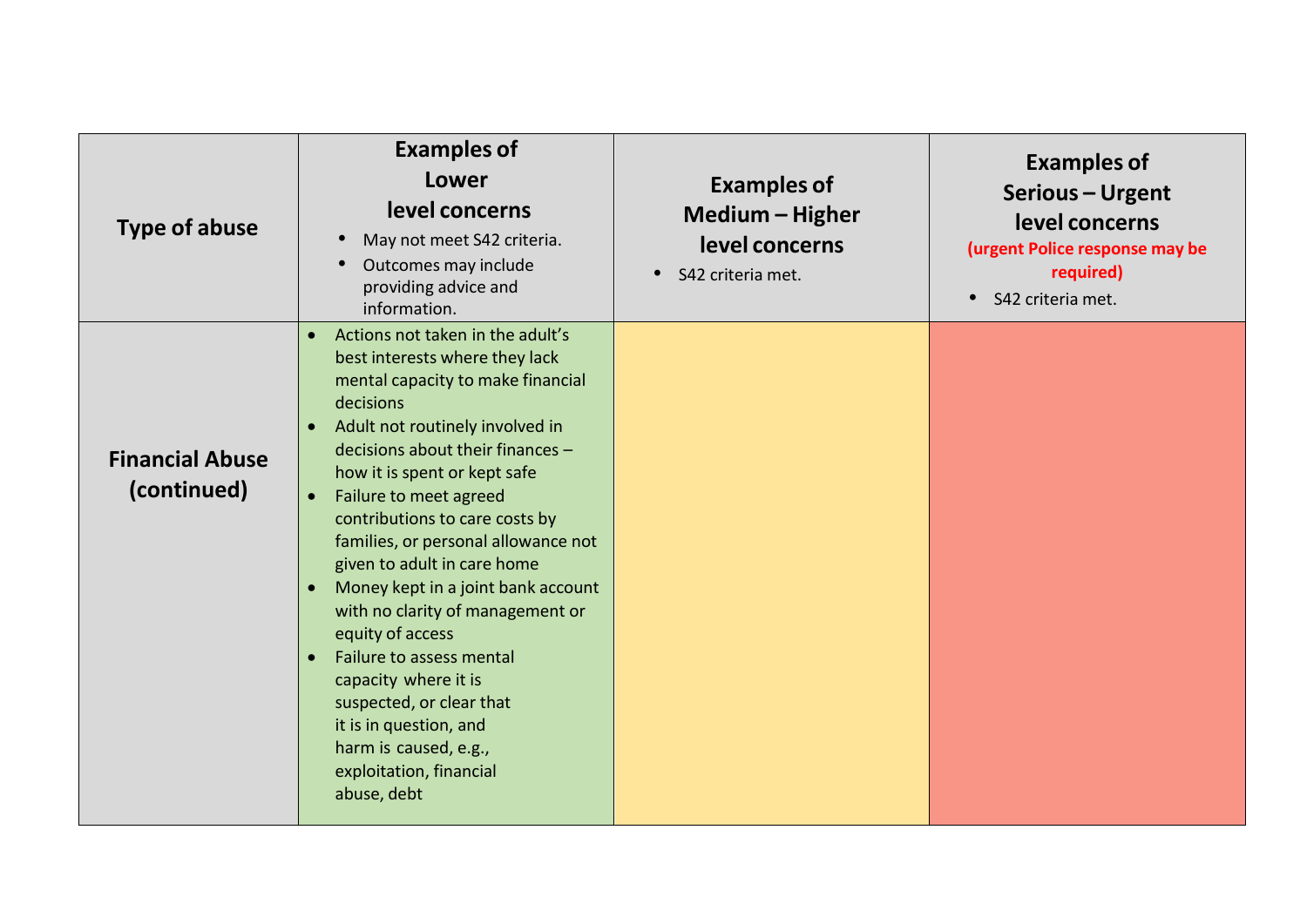| <b>Type of abuse</b>                                                                                                                                             | <b>Examples of</b><br>Lower<br>level concerns<br>May not meet S42 criteria.<br>Outcomes may include<br>providing advice and<br>information.                                                                                                                                                                                                                                                                                                                                                                                                                                                                                                              | <b>Examples of</b><br>Medium - Higher<br>level concerns<br>• S42 criteria met.                                                                                                                                                                                                                                                                                                                                                                                                                                                                                                                                                                                                                       | <b>Examples of</b><br>Serious - Urgent<br>level concerns<br>(urgent Police response may be<br>required)<br>S42 criteria met.                                                                                                                                                                                                                                                                                                                                                     |
|------------------------------------------------------------------------------------------------------------------------------------------------------------------|----------------------------------------------------------------------------------------------------------------------------------------------------------------------------------------------------------------------------------------------------------------------------------------------------------------------------------------------------------------------------------------------------------------------------------------------------------------------------------------------------------------------------------------------------------------------------------------------------------------------------------------------------------|------------------------------------------------------------------------------------------------------------------------------------------------------------------------------------------------------------------------------------------------------------------------------------------------------------------------------------------------------------------------------------------------------------------------------------------------------------------------------------------------------------------------------------------------------------------------------------------------------------------------------------------------------------------------------------------------------|----------------------------------------------------------------------------------------------------------------------------------------------------------------------------------------------------------------------------------------------------------------------------------------------------------------------------------------------------------------------------------------------------------------------------------------------------------------------------------|
| <b>Institutional and</b><br>Organisational<br>These lists are not<br>exhaustive, and reference<br>should be made to other<br>categories within this<br>document. | Care planning documents are not<br>$\bullet$<br>person-centred and of sufficient<br>detail to ensure appropriate care is<br>provided<br>One-off occasion of support<br>levels as identified in the care<br>plan, e.g., 1:1/2:1, are not<br>adhered to, and no harm is<br>reported to have occurred<br>Lack of opportunity for social and<br>leisure activities and/or a general<br>lack of age-appropriate stimulation;<br>No 'voice' for the adult with care<br>and support needs within their<br>living environment/advocacy not<br>sought where appropriate<br>Medication errors which affect one<br>or more adult, which has not<br>resulted in harm | On-going concerns about living<br>$\bullet$<br>environment/poor hygiene<br>Inappropriate restraint and<br>possible deprivation of liberty is<br>occurring, and no application for<br><b>Deprivation of Liberty Safeguards</b><br>(DoLS) considered or made, and<br>best interest is assumed or has<br>been ignored<br>Accumulation of concerns/minor<br><i>incidents</i><br>Support levels as identified in the<br>care plan, e.g., 1:1/2:1 not adhered<br>to, and harm occurs, or are<br>repeated incidents (with no harm)<br>Hospital discharge without<br>adequate care<br>planning/consideration by the care<br>provider of a change in need and<br>harm occurs<br><b>Unsafe staffing levels</b> | Unsafe and unhygienic living<br>$\bullet$<br>environment<br><b>Excessive or inappropriate</b><br>responses to challenging<br>behaviour<br>Over-medicating to manage<br>behaviour; inappropriate sedation.<br><b>Essential medication not</b><br>administered; withholding of<br>medication<br>Misuse of power by a person in a<br>position of trust<br>A person in a position of trust<br>entering into an intimate<br>relationship with an adult with care<br>and support needs |

### **Institutional andOrganisational**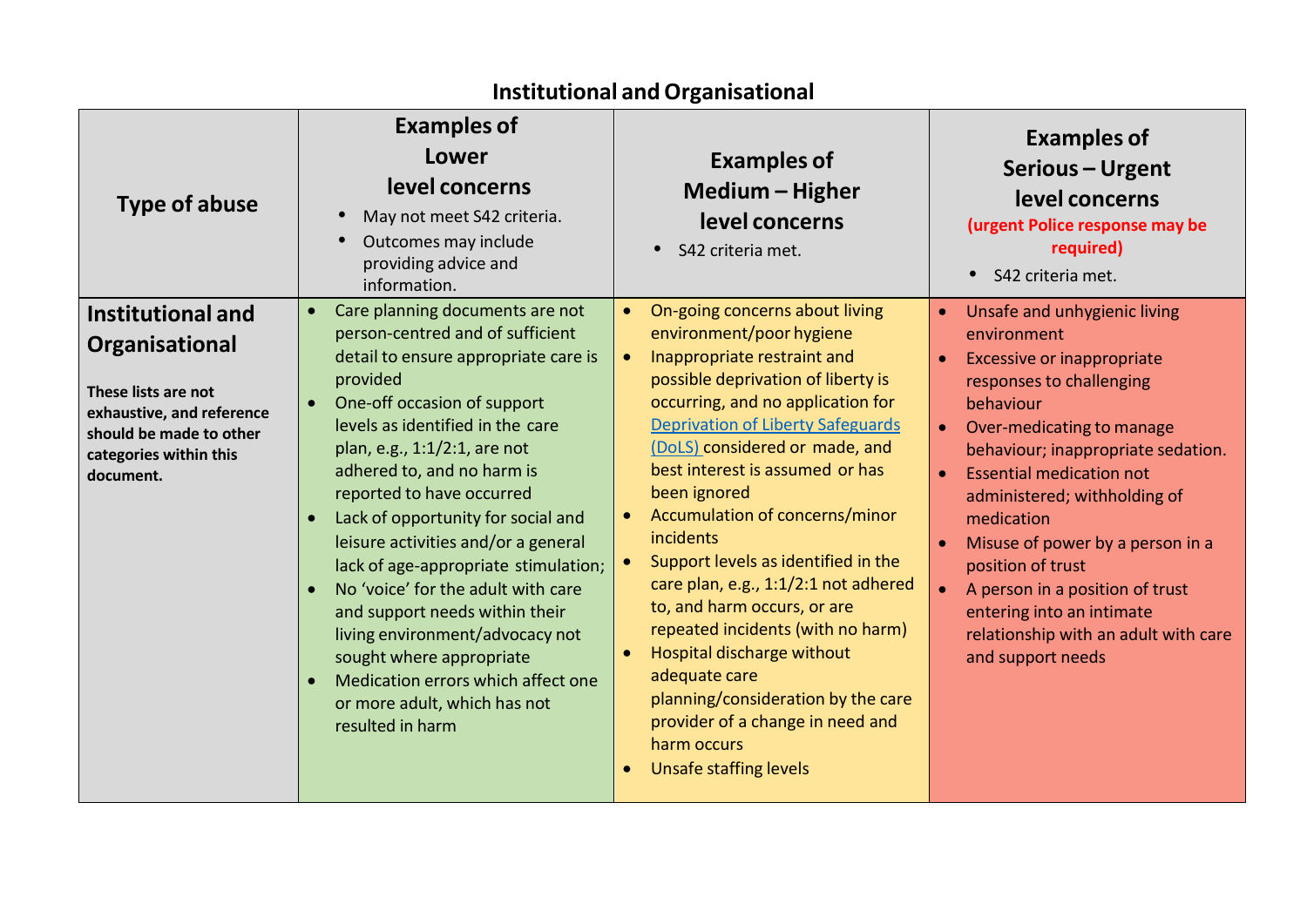| Type of abuse                                             | <b>Examples of</b><br>Lower<br>level concerns<br>May not meet S42 criteria.<br>Outcomes may include<br>providing advice and<br>information.                                                                                                                                                                                                                                                                                                                                                                                                                                              | <b>Examples of</b><br>Medium - Higher<br>level concerns<br>S42 criteria met.                                                                                                                                                                                                                                         | <b>Examples of</b><br>Serious - Urgent<br>level concerns<br>(urgent Police response may be<br>required)<br>S42 criteria met.<br>$\bullet$                                                                                                                                                                                                   |
|-----------------------------------------------------------|------------------------------------------------------------------------------------------------------------------------------------------------------------------------------------------------------------------------------------------------------------------------------------------------------------------------------------------------------------------------------------------------------------------------------------------------------------------------------------------------------------------------------------------------------------------------------------------|----------------------------------------------------------------------------------------------------------------------------------------------------------------------------------------------------------------------------------------------------------------------------------------------------------------------|---------------------------------------------------------------------------------------------------------------------------------------------------------------------------------------------------------------------------------------------------------------------------------------------------------------------------------------------|
| <b>Institutional and</b><br>Organisational<br>(continued) | Absence of, or inadequate policies,<br>$\bullet$<br>procedures, supervision, training -<br>no harm occurs<br>Minor environmental concerns<br>Lack of dignity in respect of choice<br>of clothing; how and when<br>personal care support is received;<br>set times for getting up/going to<br>bed; lack of choice about dietary<br>preferences<br>Actions could include a review of<br>care plans, engagement with DCC<br>and CCG contract, commissioning<br>and quality teams. Engagement<br>with agencies such as<br>Environmental Health, DCHS/CCG<br>safeguarding leads, Fire Service | Inflexible routines which impact on<br>health and wellbeing, practice,<br>policies and procedures of an<br>organisation which result in harm<br>or denial of choice;<br>Covert administration of<br>$\bullet$<br>medication without consideration<br>of ethical or best interest issues, or<br>medical authorisation | Failure to provide ongoing access<br>to health care/appointments<br>An accumulation of evidence of a<br>$\bullet$<br>failure to keep people<br>safe/consistent ill<br>treatment/pattern of recurring<br>errors<br>Unsafe staffing levels resulting in<br>significant harm or ability to<br>provide identified levels of care<br>and support |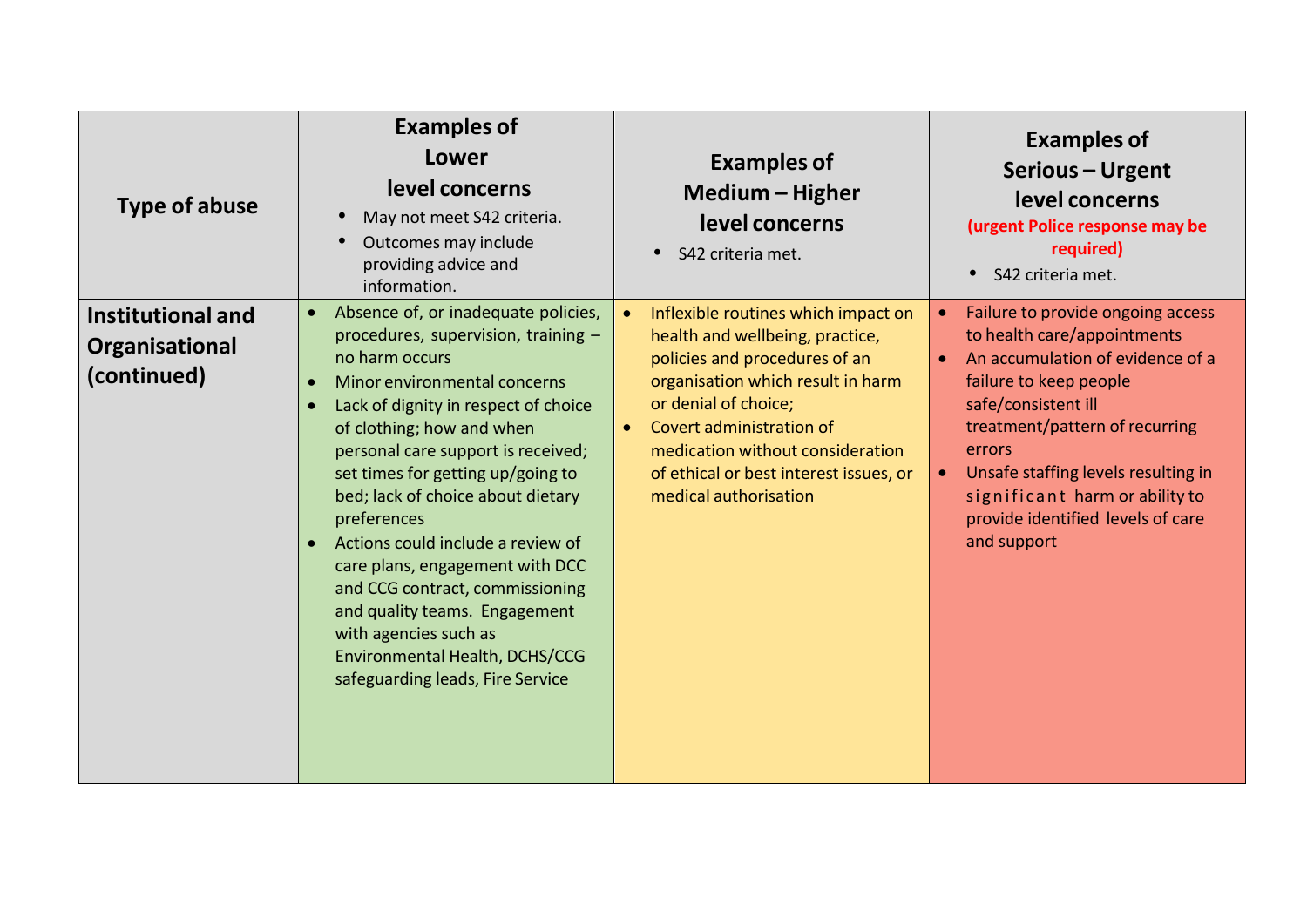| <b>Self-Neglect</b>                                                                                                                                                                                                                                                                                                                                                                     |                                                                                                                                                                                                                                                                                                                                                                                                                                                                                                                                                                                                           |                                                                                                                                                                                                                                                                     |                                                                                                                                                                                                                                                                                                                                                                                                                                                                                                                                                       |  |
|-----------------------------------------------------------------------------------------------------------------------------------------------------------------------------------------------------------------------------------------------------------------------------------------------------------------------------------------------------------------------------------------|-----------------------------------------------------------------------------------------------------------------------------------------------------------------------------------------------------------------------------------------------------------------------------------------------------------------------------------------------------------------------------------------------------------------------------------------------------------------------------------------------------------------------------------------------------------------------------------------------------------|---------------------------------------------------------------------------------------------------------------------------------------------------------------------------------------------------------------------------------------------------------------------|-------------------------------------------------------------------------------------------------------------------------------------------------------------------------------------------------------------------------------------------------------------------------------------------------------------------------------------------------------------------------------------------------------------------------------------------------------------------------------------------------------------------------------------------------------|--|
| <b>Type of abuse</b>                                                                                                                                                                                                                                                                                                                                                                    | <b>Examples of</b><br>Lower<br>level concerns<br>May not meet S42 criteria.<br>Outcomes may include<br>providing advice and<br>information.                                                                                                                                                                                                                                                                                                                                                                                                                                                               | <b>Examples of</b><br>Medium - Higher<br>level concerns<br>S42 criteria met.                                                                                                                                                                                        | <b>Examples of</b><br>Serious - Urgent<br>level concerns<br>(urgent Police response may be<br>required)<br>S42 criteria met.                                                                                                                                                                                                                                                                                                                                                                                                                          |  |
| Self-neglect<br>All standard interventions<br>must be considered/used to<br>support the adult and<br>manage risk before a<br>safeguarding referral is<br>made, e.g., review of care<br>plan, assessment of social<br>care needs, engagement<br>with fire, environmental<br>health.<br>Only cases where there is a<br>significant risk of harm<br>should be referred to<br>safeguarding. | Signs of failing to engage with<br>professionals and withdraw from<br>family/support mechanisms<br>Self-care and presentation causing<br>some concern, and which is out of<br>character<br>Lack of self-care and engagement<br>$\bullet$<br>with health appointments,<br>resulting in deterioration of health<br>and wellbeing<br>Increased substance misuse<br>causing lifestyle to become<br>consistently chaotic with an<br>increased risk of harm or<br>exploitation<br>Increased reports of concerns from<br>$\bullet$<br>agencies or family<br>Some neglect of property and/or<br>signs of hoarding | Chaotic lifestyle which is becoming<br>$\bullet$<br>increasingly concerning for<br>professionals, family, or<br>community<br>Property neglected, unsanitary<br>$\bullet$<br>conditions, lack of essential<br>amenities, increased risks due to<br>level of hoarding | Behaviour poses a significant<br>risk to self, or others<br>Self-neglect has resulted in a<br>significant deterioration of health<br>and wellbeing<br>Living environment is hazardous,<br>presenting a significant risk to self<br>and others, or access to property<br>restricted due to hoarding or<br>neglect of property<br>Multiple reports of concern by<br>other agencies, family or<br>community<br>Potential fire risks to self and<br>others<br>Consistently chaotic lifestyle due to<br>substance abuse causing harm to<br>self and others |  |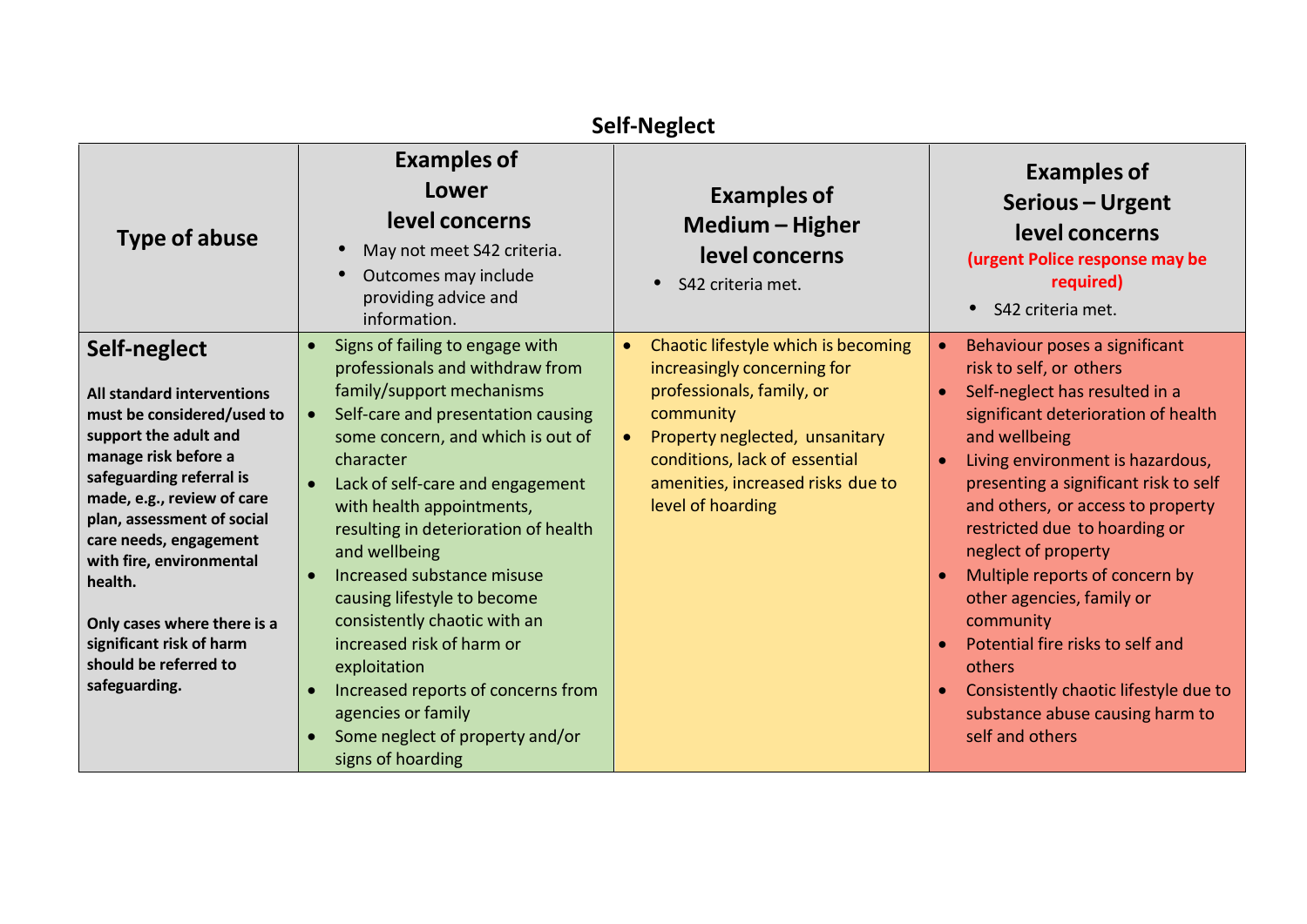| <b>Modern Slavery</b>                                                                                                                             |                                                                                                                                             |                                                                                                                                                                                                                                                                                                                                                                                                                                                                                                                                                                                                                                                                                                                                                 |                                                                                                                                                                                                                                                                                                                                                                                                                                                                                                                                                                                                                                                 |
|---------------------------------------------------------------------------------------------------------------------------------------------------|---------------------------------------------------------------------------------------------------------------------------------------------|-------------------------------------------------------------------------------------------------------------------------------------------------------------------------------------------------------------------------------------------------------------------------------------------------------------------------------------------------------------------------------------------------------------------------------------------------------------------------------------------------------------------------------------------------------------------------------------------------------------------------------------------------------------------------------------------------------------------------------------------------|-------------------------------------------------------------------------------------------------------------------------------------------------------------------------------------------------------------------------------------------------------------------------------------------------------------------------------------------------------------------------------------------------------------------------------------------------------------------------------------------------------------------------------------------------------------------------------------------------------------------------------------------------|
| <b>Type of abuse</b>                                                                                                                              | <b>Examples of</b><br>Lower<br>level concerns<br>May not meet S42 criteria.<br>Outcomes may include<br>providing advice and<br>information. | <b>Examples of</b><br>Medium - Higher<br>level concerns<br>• S42 criteria met.                                                                                                                                                                                                                                                                                                                                                                                                                                                                                                                                                                                                                                                                  | <b>Examples of</b><br>Serious - Urgent<br>level concerns<br>(urgent Police response may be<br>required)<br>S42 criteria met.                                                                                                                                                                                                                                                                                                                                                                                                                                                                                                                    |
| <b>Modern Slavery</b><br>All referrals concerning<br>modern slavery should be<br>considered at 'Medium-<br>Higher', or 'Serious-Urgent'<br>levels | All referrals concerning modern<br>slavery should be considered at<br>'Medium-Higher', or 'Serious-<br>Urgent' levels                       | Adults coerced, often under the<br>threat of violence, to work long<br>hours, or forced into prostitution, in<br>order to pay off debts to them<br>A large number of adults sharing a<br>room or property resulting in lack of<br>dignity, space and unsanitary<br>conditions<br>Domestic servitude - adults forced<br>to work with little or no pay, limited<br>or no time off, and lack of personal<br>space to live or sleep<br>Working in environments and<br>receiving low or no pay as a result of<br>coercion and threats of violence to<br>them and their family $-$ e.g., food<br>packaging, cleaning, hospitality<br>sector, food picking, nail bars, car<br>washes<br>Adults in fear of providing personal<br>information or seeking | Adults subject by another to<br>$\bullet$<br>threats of, or actual, violence to<br>them and their families if they do<br>not work as directed<br>Adults forced to perform non-<br>$\bullet$<br>consensual or abusive sexual acts<br>for money<br>Adults moved frequently to other<br>locations around an area or the<br>country<br>Adults coerced into criminal<br>activity against their will<br>Adults in domestic settings forced<br>to work with little or no pay,<br>limited or no time off, and lack of<br>personal space<br>Adults forced to live in sheds,<br>$\bullet$<br>garages, containers, caravans<br>without access to essential |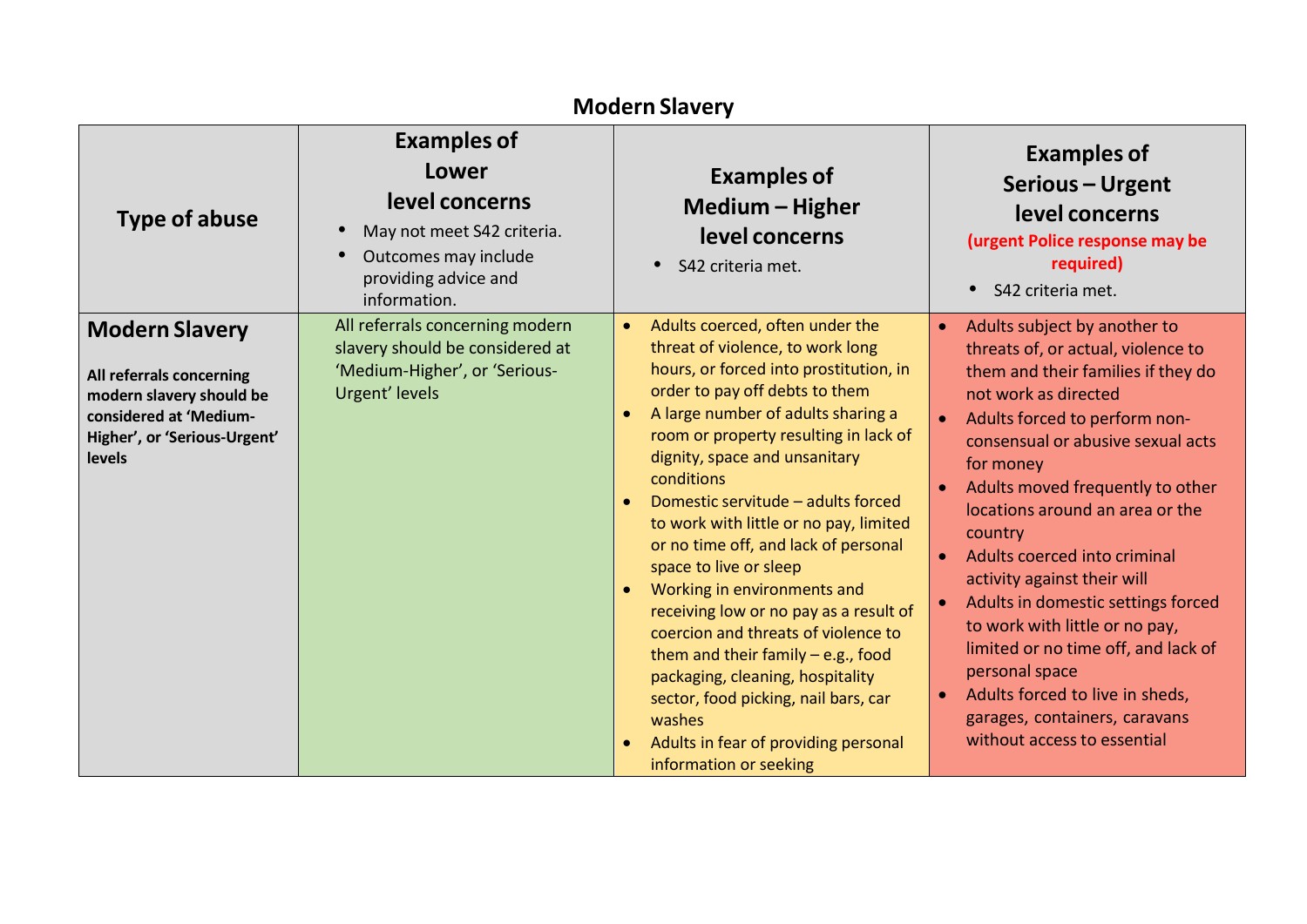| Type of abuse                        | <b>Examples of</b><br>Lower<br>level concerns<br>May not meet S42 criteria.<br>Outcomes may include<br>providing advice and<br>information. | <b>Examples of</b><br>Medium - Higher<br>level concerns<br>S42 criteria met. | <b>Examples of</b><br>Serious - Urgent<br>level concerns<br>(urgent Police response may be<br>required)<br>S42 criteria met.                                                                                                                                      |
|--------------------------------------|---------------------------------------------------------------------------------------------------------------------------------------------|------------------------------------------------------------------------------|-------------------------------------------------------------------------------------------------------------------------------------------------------------------------------------------------------------------------------------------------------------------|
| <b>Modern Slavery</b><br>(continued) |                                                                                                                                             | medical/social care support due to<br>threats.                               | amenities such has heat, light,<br>food<br>Adults unable to have the freedom,<br>or choice, to leave because their<br>passport or ID has been removed<br>by non-legal means<br>Subject to forced marriage<br>No access to medical care<br>Modern slavery concerns |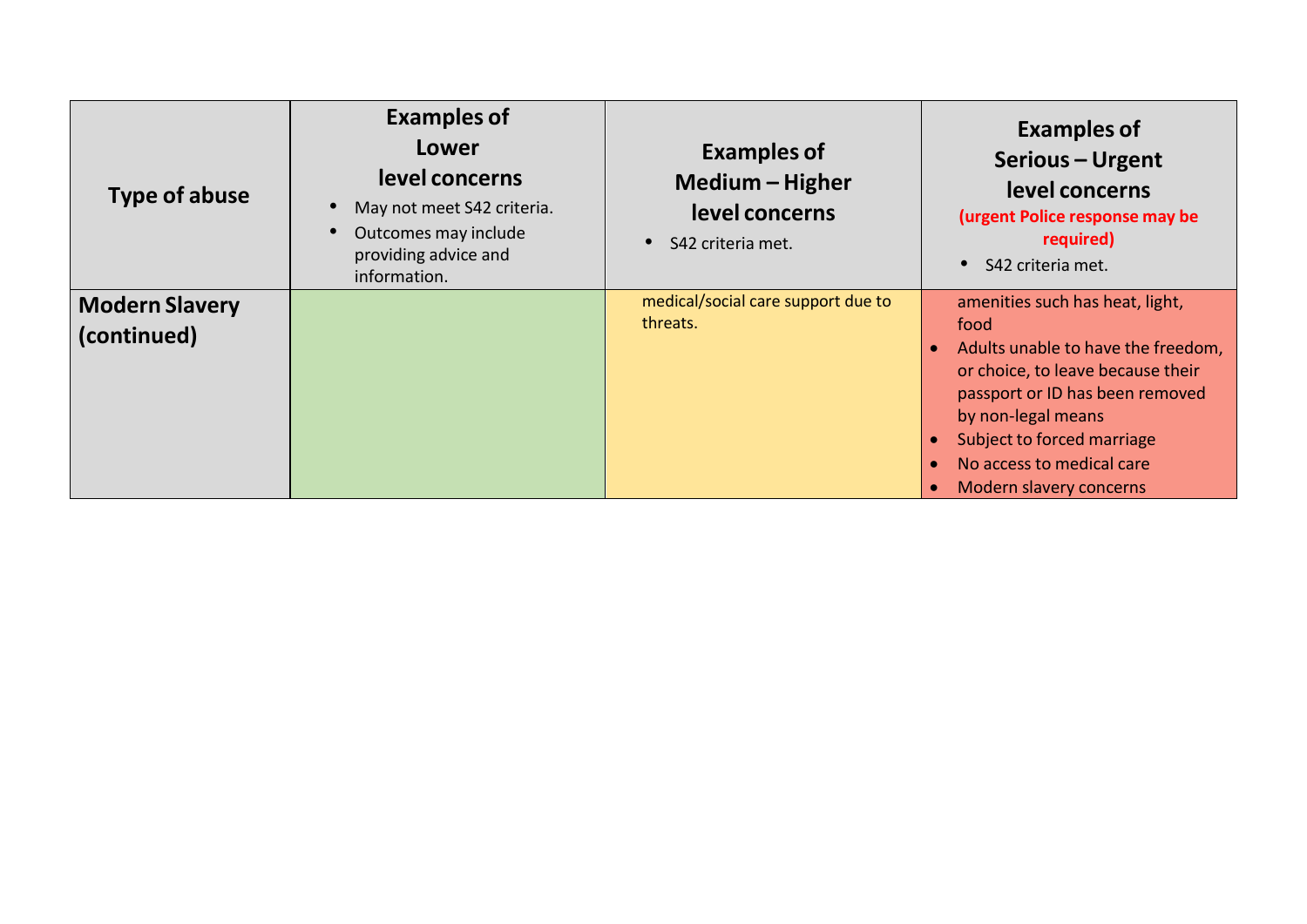#### **Pressure Ulcers**

| <b>Type of abuse</b>                                                                                                                                                                                                                                                                                                                                                                                                      | <b>Examples of</b><br>Lower<br>level concerns<br>May not meet S42 criteria.<br>Outcomes may include<br>providing advice and<br>information.                                                                                                                                                                                                                                                                                                                                                                                                                                                                                                                                                                                                  | <b>Examples of</b><br>Medium - Higher<br>level concerns<br>$\bullet$<br>S42 criteria met.                                                                                                                                                                                                                                                                                                                                                                                                                                                                                                                                             | <b>Examples of</b><br>Serious - Urgent<br>level concerns<br>(urgent Police response may be<br>required)<br>$\bullet$<br>S42 criteria met.                                                                                                                                                                                                                                                                                                                                                                                                                                                                      |
|---------------------------------------------------------------------------------------------------------------------------------------------------------------------------------------------------------------------------------------------------------------------------------------------------------------------------------------------------------------------------------------------------------------------------|----------------------------------------------------------------------------------------------------------------------------------------------------------------------------------------------------------------------------------------------------------------------------------------------------------------------------------------------------------------------------------------------------------------------------------------------------------------------------------------------------------------------------------------------------------------------------------------------------------------------------------------------------------------------------------------------------------------------------------------------|---------------------------------------------------------------------------------------------------------------------------------------------------------------------------------------------------------------------------------------------------------------------------------------------------------------------------------------------------------------------------------------------------------------------------------------------------------------------------------------------------------------------------------------------------------------------------------------------------------------------------------------|----------------------------------------------------------------------------------------------------------------------------------------------------------------------------------------------------------------------------------------------------------------------------------------------------------------------------------------------------------------------------------------------------------------------------------------------------------------------------------------------------------------------------------------------------------------------------------------------------------------|
| <b>Pressure Ulcers</b><br>Neglect - pressure ulcer<br>(PU). PU may be new,<br>from previously intact<br>skin and/or deterioration<br>in a current PU<br>PU category (cat):<br>Cat 2 multiple sites Cat 3<br>Cat 4<br>Suspected deep tissue<br>injury (DTI)<br>Unstageable<br>Cat 2: partial thickness<br>loss of skin, area is<br>red/pink may be<br>blistered<br>Cat 3: full thickness skin<br>loss, adipose fat visible | Adult is able to make decision<br>$\bullet$<br>about PU management and is<br>concordant or non-concordant with<br>some/all care;<br>Adult is unable to make decision<br>about PU management:<br>Capacity assessment and<br>$\circ$<br>best interest process<br>documented;<br>Non-concordance with<br>care/equipment identified where<br>relevant;<br>PU assessment/care plan<br>documented<br>Necessary pressure relieving;<br>equipment is in place or identified<br>as required and ordered;<br>Change in physical condition in<br>days/hours or underlying health<br>condition contributing to PU or<br>history of recent fall and time spent<br>on floor;<br>Tissue Viability advice not required<br>or has been sought and acted upon; | Adult is unable to make decision<br>$\bullet$<br>about PU management:<br>o Capacity assessment and<br>best interest process not<br>documented;<br>Non-concordance with<br>$\bullet$<br>care/equipment not identified<br>where relevant;<br>PU assessment/care plan not<br>documented or incomplete;<br>Necessary pressure relieving<br>$\bullet$<br>equipment is unavailable or delay<br>in equipment provision<br>contributing to<br>development/deterioration of<br>PU;<br>No recent change in physical<br>condition or underlying health<br>condition contributing to PU;<br>No history of recent fall and time<br>spent to floor; | Medium/higher level<br>concerns apply to one or<br>more adults (e.g. in a care<br>facility) who need immediate<br>medical/nursing assessment<br>as a result of the omissions<br>in PU management;<br>Seek advice about potential<br>$\bullet$<br>police contact from:<br>Organisation<br>$\circ$<br>safeguarding lead<br>and/or senior<br>managers;<br><b>Safeguarding Lead</b><br>$\circ$<br>Derby City Council.<br><b>N.B. Pressure Ulcer and</b><br><b>Safeguarding Assessment</b><br><b>Checklist (PUSAC) may alsobe</b><br>used to record review and<br>decision- making about a<br>safeguarding referral |